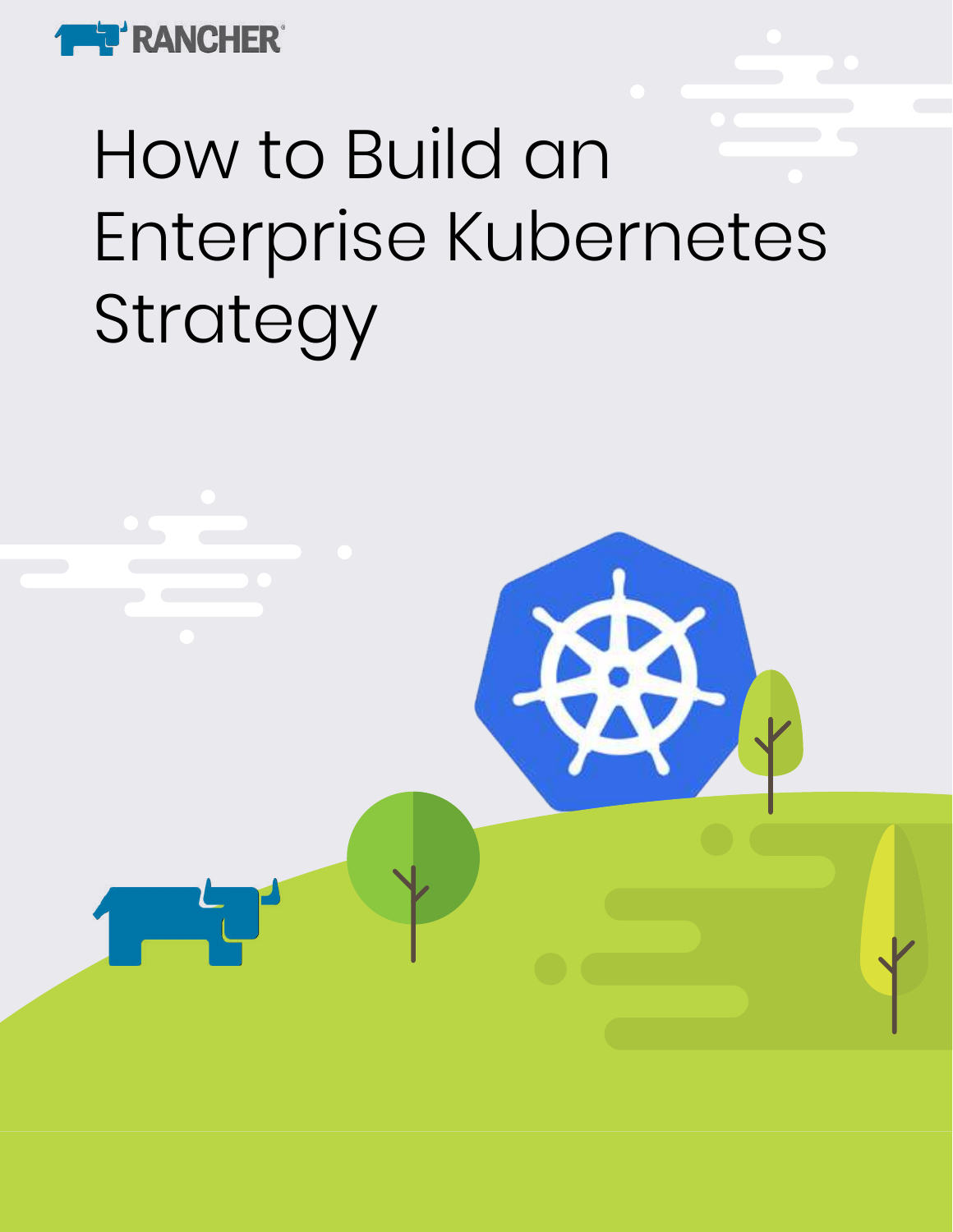| Containerization and Kubernetes Will Disrupt Some of Your Other Plans10                  |  |
|------------------------------------------------------------------------------------------|--|
|                                                                                          |  |
| We Are Investing in Hyper-Converged Infrastructure as Part of a Data Center Upgrade      |  |
| We Are Trying to Modernize Our Existing Applications to Improve Security and Stability12 |  |
|                                                                                          |  |
|                                                                                          |  |
|                                                                                          |  |
|                                                                                          |  |
|                                                                                          |  |
|                                                                                          |  |
|                                                                                          |  |
|                                                                                          |  |
|                                                                                          |  |
|                                                                                          |  |
|                                                                                          |  |
| Appendix A – Case Study: How Life Sciences Leader Illumina Implemented an                |  |
|                                                                                          |  |
|                                                                                          |  |
|                                                                                          |  |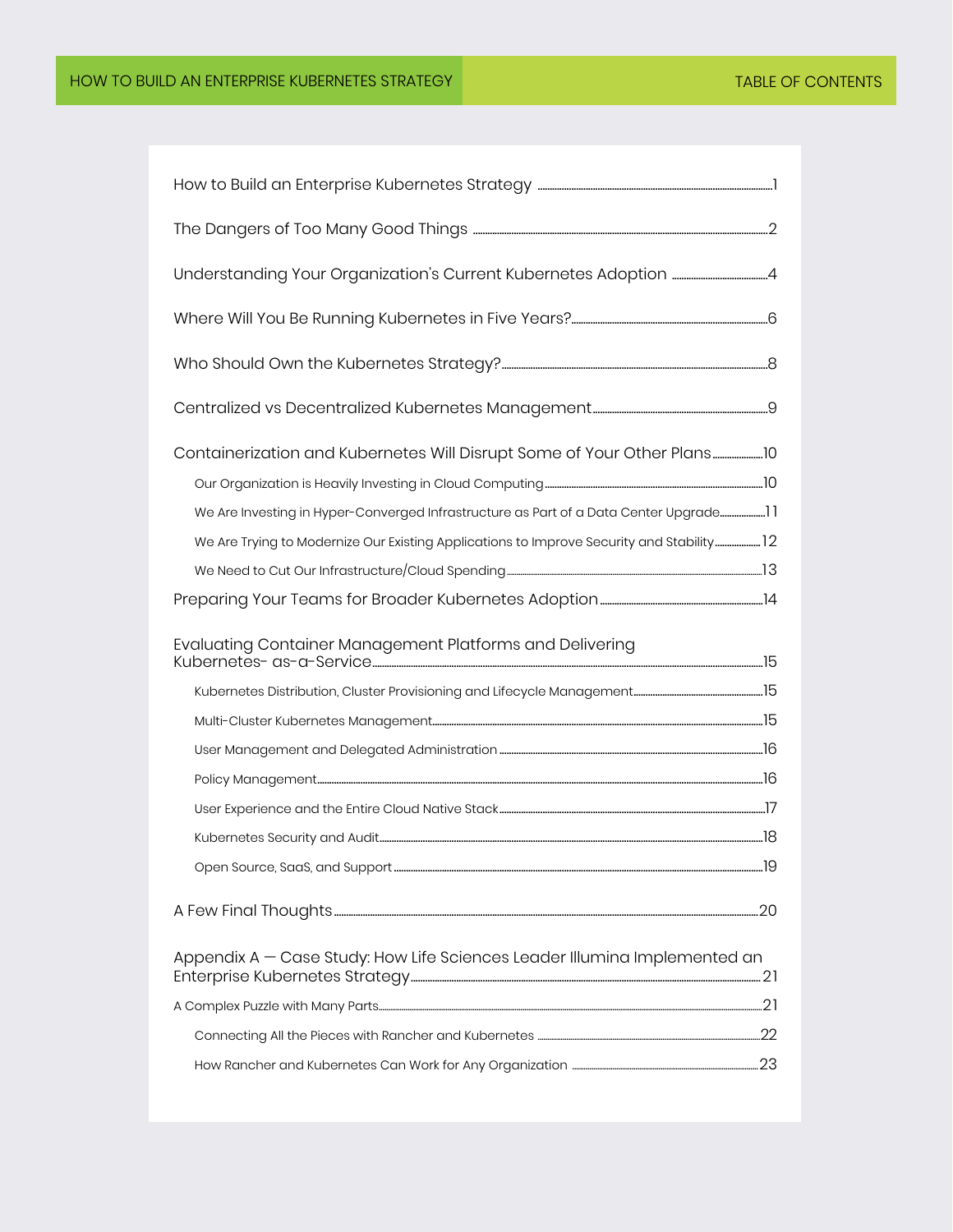

## How to Build an Enterprise Kubernetes Strategy

In today's emerging cloud-native environments, Kubernetes is everywhere.

Organizations love Kubernetes because it helps significantly increase the agility and efficiency of their software development teams, enabling them to reduce the time and perils associated with putting new software into production. Information technology operations teams love Kubernetes because it helps boost productivity, reduce costs and risks, and moves organizations closer to achieving their hybrid cloud goals.

Simply put, Kubernetes makes it easier to manage software complexity. As enterprise applications become more complex, development and operations (DevOps) teams need a tool that can orchestrate that complexity. They need a way to launch all the services dependent on these applications, making sure the applications and services are healthy and can connect to one another.

Containers have dramatically risen in popularity because they provide a consistent way to package application components and their dependencies into a single object that can run in any environment. By packaging code and its dependencies into containers, a development team can use standardized units of code as consistent building blocks. The container will run the same way in any environment and can start and terminate quickly, allowing applications to scale to any size.

In fact, development teams are using containers to package entire applications and move them to the cloud without the need to make any code changes. Additionally, containers can make it easier to build workflows for applications that run between on-premises and cloud environments, enabling the smooth operation of almost any hybrid environment.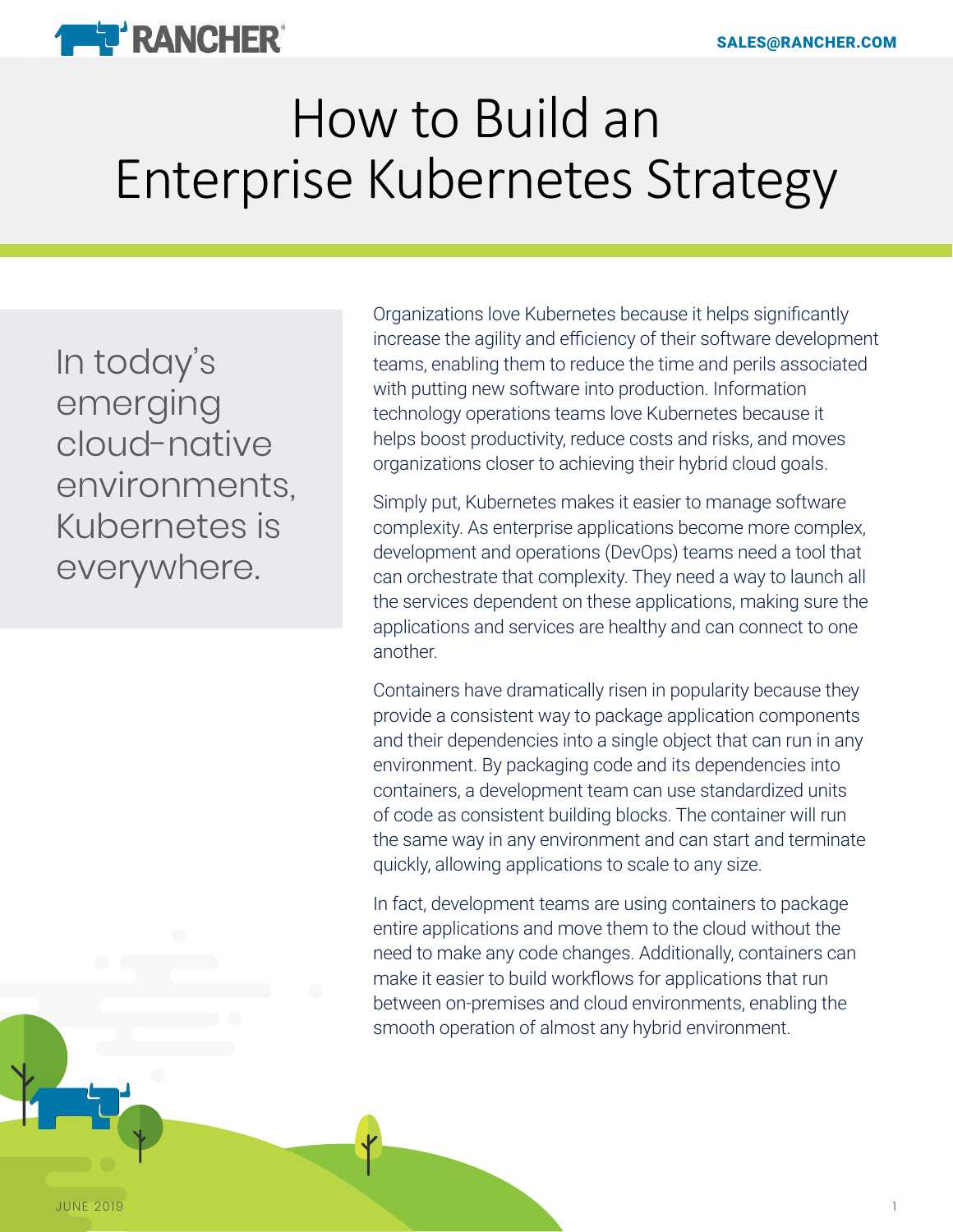### The Dangers of Too Many Good Things

The problem is that as more containers are deployed throughout organizations and in the cloud, operations teams need a way to keep track of them. Otherwise, it quickly becomes too much of a good thing becoming a bad, or at least an unmanageable, situation. That's where orchestration comes into play.

Kubernetes is an open source container orchestration platform, allowing large numbers of containers to work together in harmony, and reducing operational burdens. In fact, Kubernetes, originally developed by Google and now managed by the Cloud Native Computing Foundation (CNCF), has become a standard for cloud container orchestration, providing a platform for automating deployment, scaling and operations of application containers across multiple clusters of hosts.

There is even an emerging ecosystem growing around Kubernetes as it expands within enterprises. DevOps teams can leverage the incredible tooling that is coming out of the open source software movement, such as new databases, big data tools, artificial intelligence, data analytics, search and many others.

Over the past two years, Kubernetes has moved from development and testing to production environments in many enterprises. According to the 2018 CNCF global survey of the container management marketplace, 40 percent of the respondents are running Kubernetes in production. CNCF received responses from 2,400 developers and IT operations managers as well as personnel from enterprise companies (with 5,000+ employees) worldwide, primarily from North America and Europe.

JUNE 2019  $\qquad \qquad \qquad 2$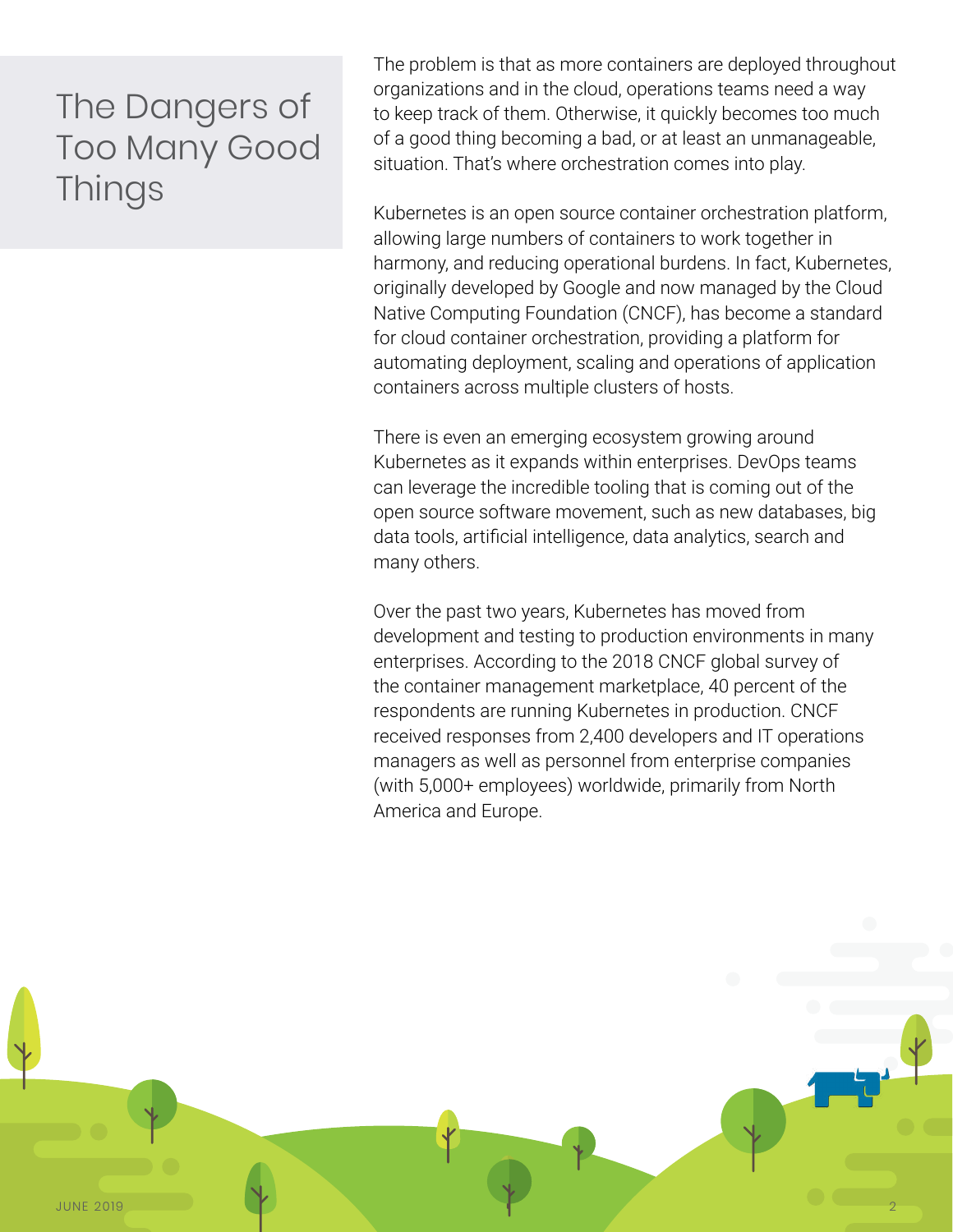

*Chart of 2019 CNCF survey results of container management tools*

As for container management tools, Kubernetes remains the leader with 83 percent of respondents using it, which was an increase from 77 percent in previous CNCF surveys. Amazon's Elastic Container Service (ECS) was a distant second, with only 24 percent of respondents saying it was in use. And Docker and Shell Scripts brought up the rear, with 21 percent and 20 percent respectively, according to the CNCF.

Kubernetes is not a flash in the pan - it is here to stay - and its prevalence is likely to expand dramatically as software complexity moves to more and more parts of the enterprise.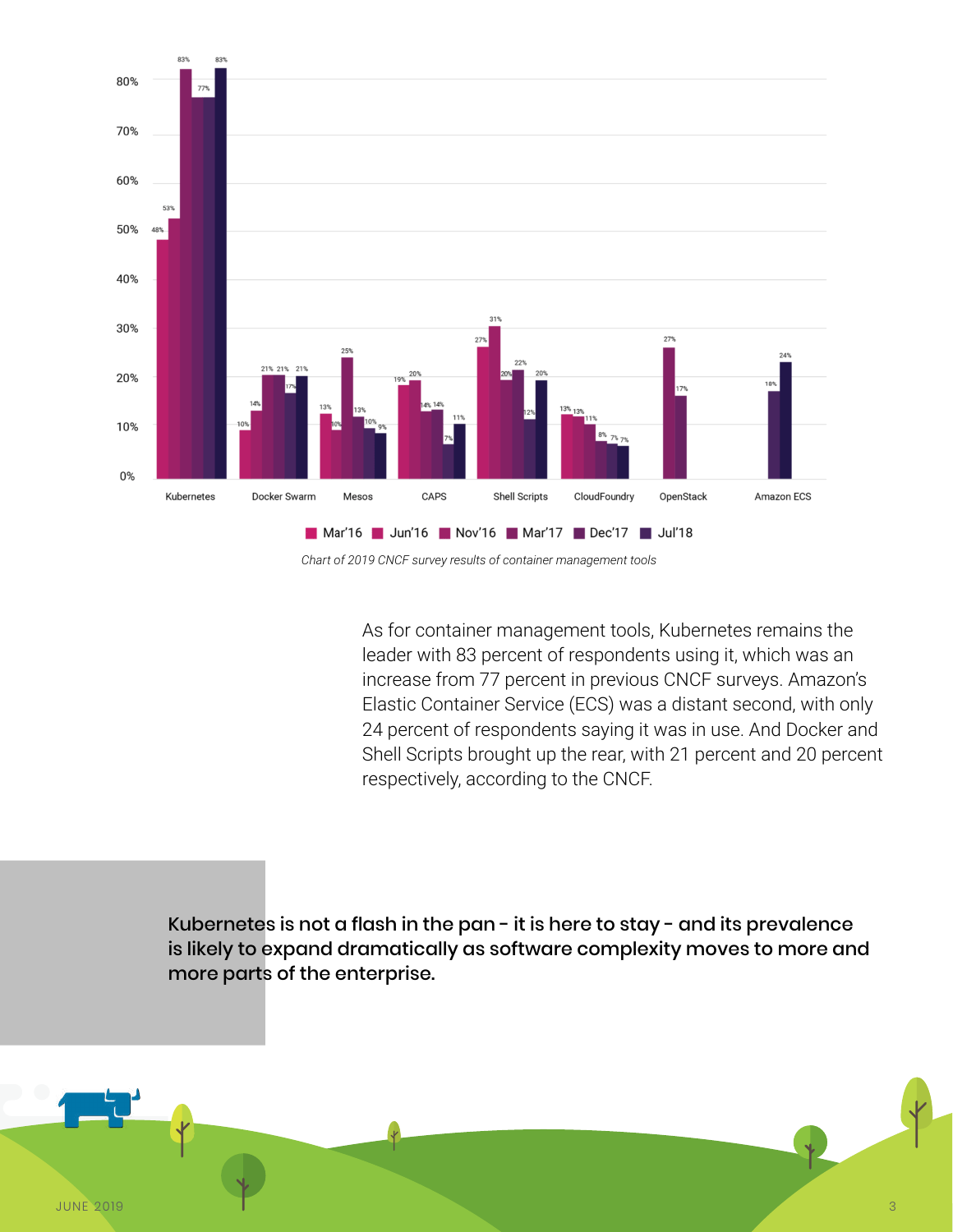Understanding Your Organization's **Current** Kubernetes Adoption

Building an enterprise Kubernetes strategy starts with understanding where Kubernetes is running in your organization, and imagining how it is going to change over the next decade. Over the last two years,

access to Kubernetes has gotten dramatically easier. Open source tools make provisioning and upgrading a Kubernetes cluster quick and easy, and cloud providers are now offering Kubernetes as a hosted service. Any team using Amazon Web Services, Google Cloud Platform or Microsoft Azure can provision a Kubernetes cluster in minutes.

- KubeADM
- Kops
- Kubespray
- RancherRKF
- Hand-built
- Google GKE
- Amazon EKS
- Digital Ocean
- Azure AKS
- Many, many more

#### Self-managed K8s Hosted K8s

It isn't uncommon for organizations today to approach Kubernetes in the same way they built OpenStack or other shared, centralized services. Teams can use Kubernetes to build large clusters of infrastructure, and then offer development teams shared access to those clusters through Kubernetes namespaces. Using namespaces makes it possible for a cluster administrator to segment cluster resources and define usage quotas and resource limits in order to deliver a reasonably well isolated experience for each team that needs access to Kubernetes.

Other organizations have left it to individual departments or DevOps teams to decide for themselves how and where to use Kubernetes. In these organizations, it isn't uncommon to have dozens of clusters deployed across public clouds and company data centers.

Over time, it is possible for tension to develop between individual teams wanting to run Kubernetes in exactly the way they need it, and an IT organization that wants to maintain security and control over how Kubernetes gets implemented.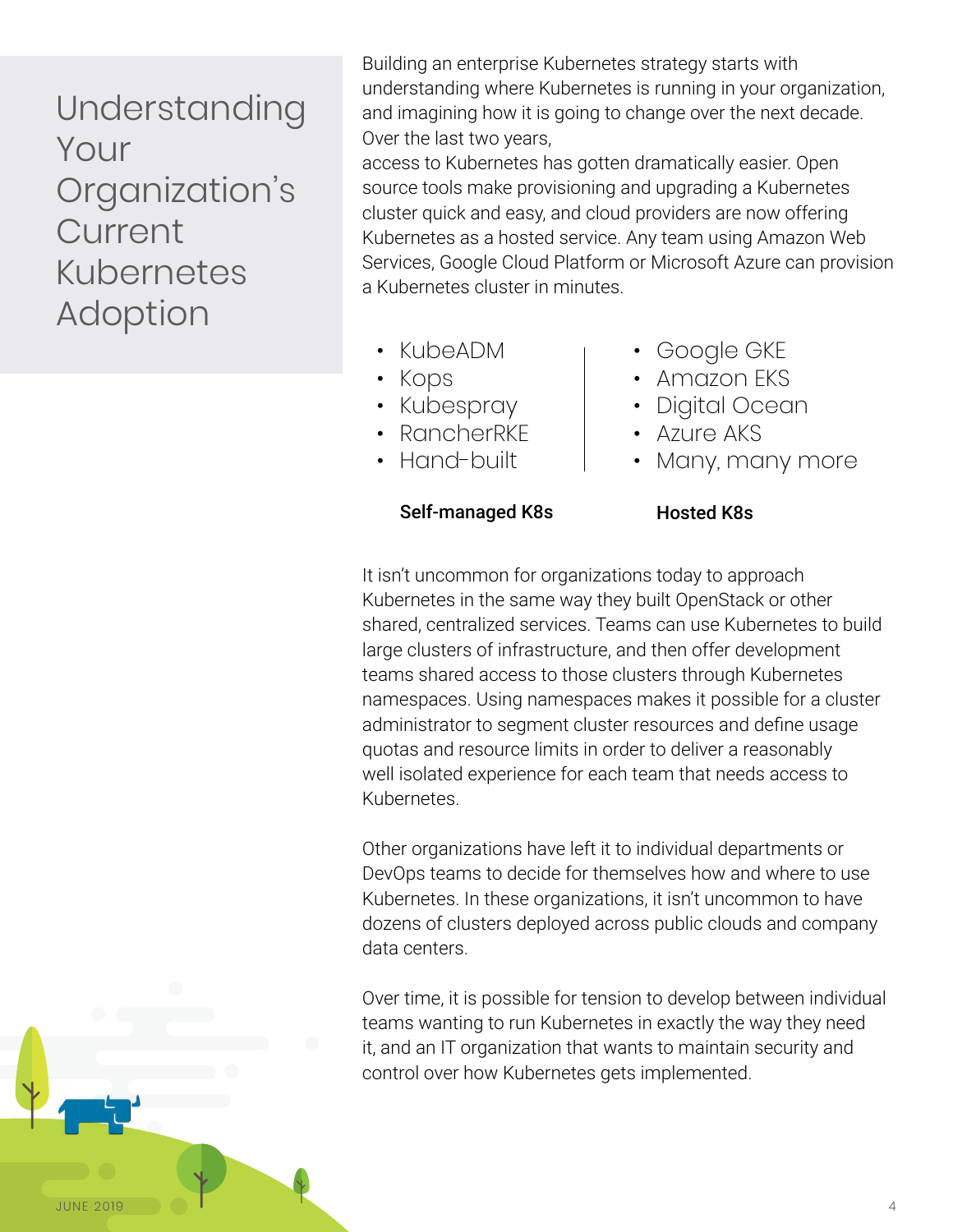The incentive for the development teams is flexibility: having cluster level administrative control allows them to configure the cluster to run exactly how they need it in terms of storage, security policy or which infrastructure it runs on. IT teams are especially nervous about clusters that are deployed and left unpatched and unmanaged. They would like to centralize the operations and policy around clusters, and provide access to teams who need it.

If Kubernetes and containers are going to become the primary platform for running applications across any infrastructure, IT managers must collaborate with DevOps to develop a plan and a strategy for Kubernetes that satisfies the needs of the development organization, and meets IT's own needs, as well.

As you document and understand where Kubernetes is running in your organization, be on the lookout for individuals who show existing expertise around containerization. As we progress in building our strategy, developing a team of experts who can help with both administration of Kubernetes clusters, and deployment of applications on Kubernetes will be critical to driving adoption.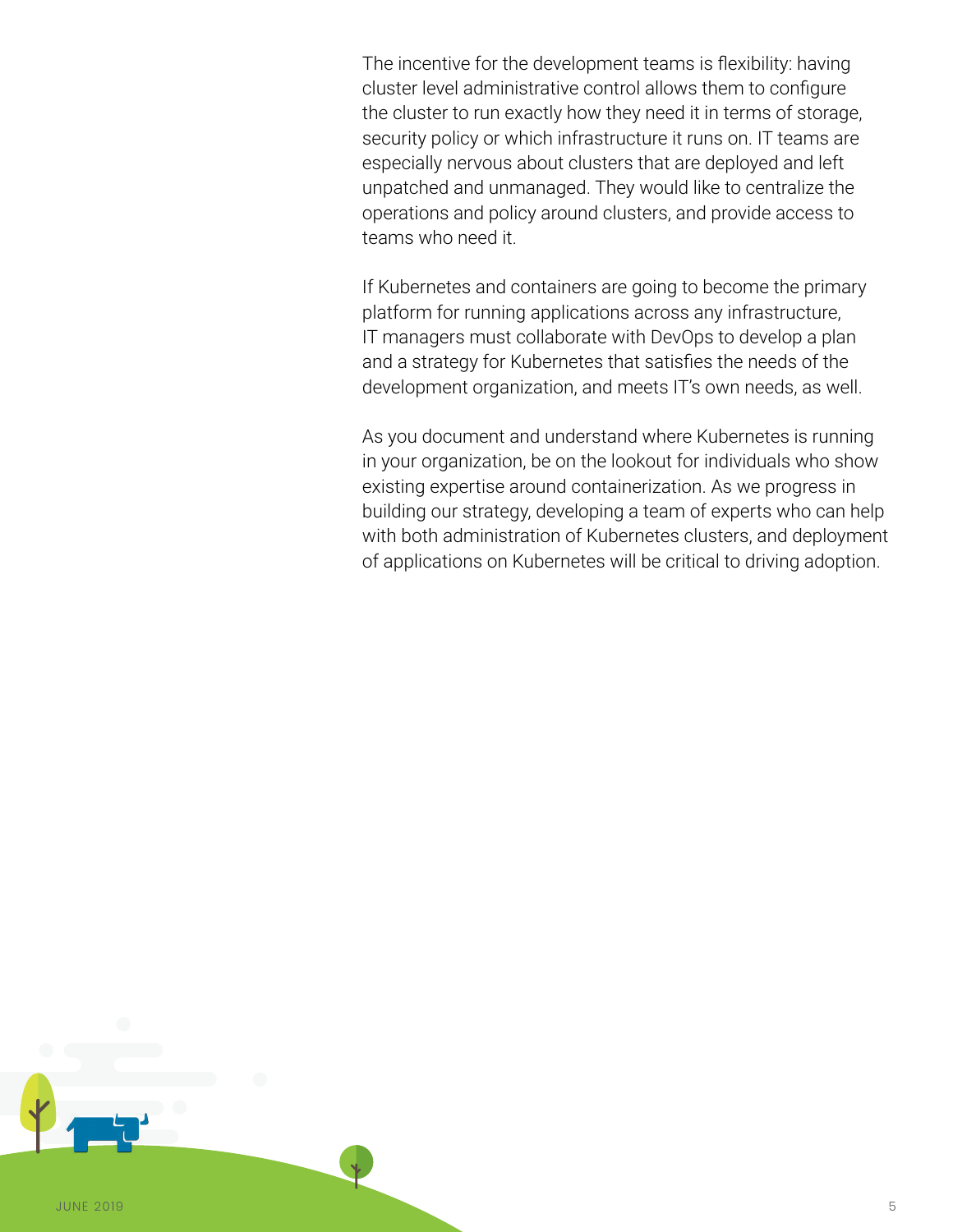#### Where Will You Be Running Kubernetes in Five Years?

Building an organization-wide Kubernetes strategy means prioritizing your goals for this new technology. If your team sets out to use Kubernetes and containers as a way to reduce infrastructure costs, you'll probably focus on building big clusters and trying to get as much density as possible out of them. If, instead, your team focuses on using Kubernetes to accelerate development and support teams look for continuous delivery across different computing platforms, you'll take a different approach emphasizing flexibility and delivering more tooling around Kubernetes, such as monitoring and CI/CD integration.

To prioritize your goals, try to understand the potential of Kubernetes, and imagine how your company might be using it in five years. Kubernetes is a great way to run modern, microservice-centric applications. It offers a rich set of functionality that allows teams to determine how different services within modern applications are run, handle unexpected events, connect with each other, and connect with other applications and APIs.

Today, every major cloud provider has made it easy to deploy Kubernetes clusters within minutes. Teams are continuously building new applications, deploying them to different clouds and using Kubernetes to run them. Between clusters used for development, staging and production, and the need to deploy Kubernetes clusters across different data centers and cloud providers, it isn't hard to imagine even a well-organized company running dozens of Kubernetes clusters.

What's interesting is that the same modern application architectures that we think of as cloud-native are now beginning to move out of the data center. Teams building software for factories, hospitals, and stores now want to run applications with rich data analytics and complex architectures as close to their customers and production facilities as possible. Today we think of Kubernetes as a tool for running data center and cloud workloads, but within a few years, we will very likely be using it to run applications across any infrastructure. Even singlenode devices such as point-of-sale terminals, medical devices, communication equipment, or cars will benefit from the ability to easily deploy and run applications using microservices. We could be looking at thousands of edge deployments, all running as individual Kubernetes clusters, and presenting an API that needs to be managed.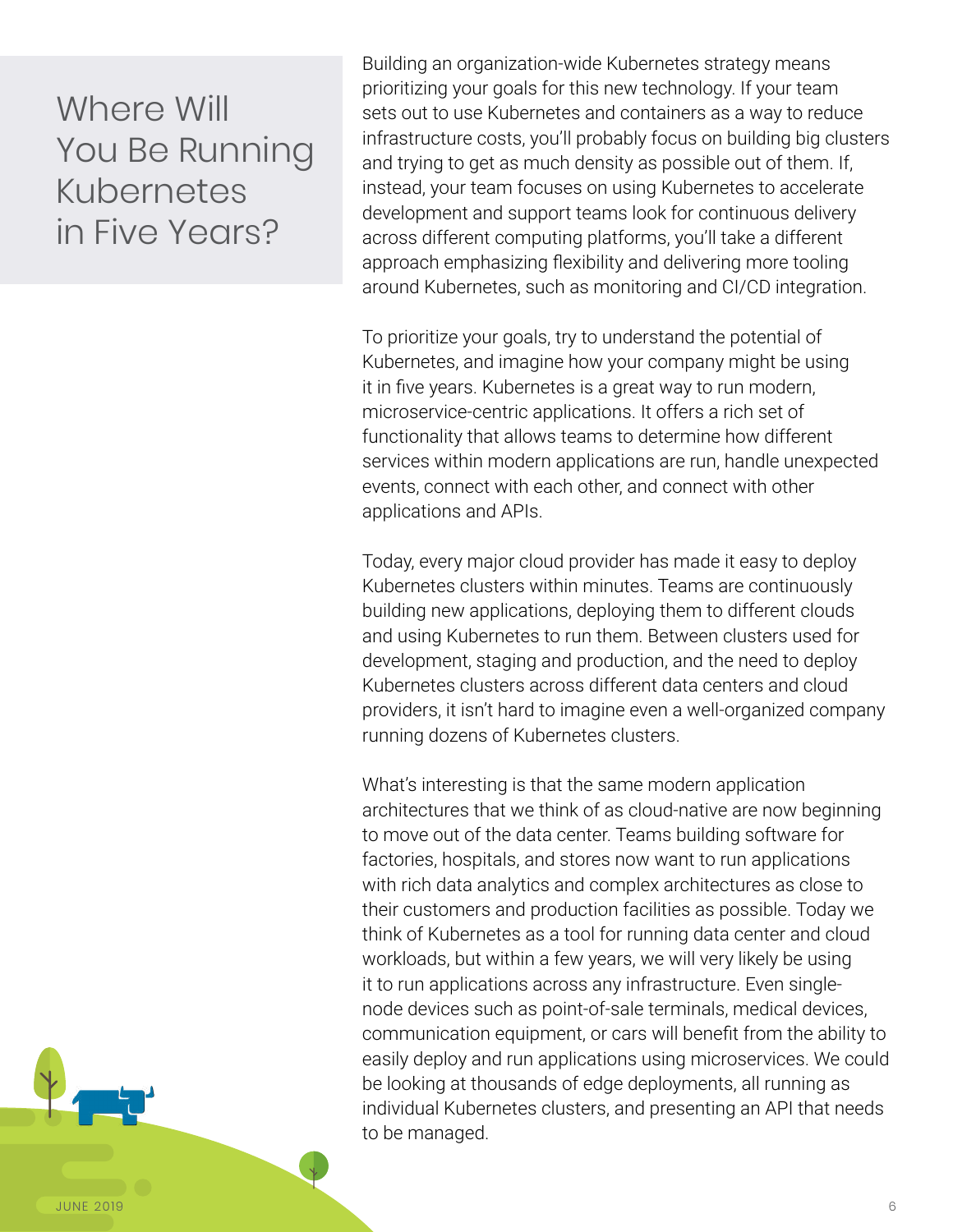Between clusters running in different clouds, data centers, and the edge, it is almost certain that your organization will be running more than one Kubernetes cluster. Unless you know you'll only be running a single application in one location, it probably makes sense for most teams to build their Kubernetes strategy with an expectation that they will need to be able to easily provision and manage many Kubernetes clusters running in many different places.

New technologies like Kubernetes are exciting to work with and it isn't uncommon for many teams to try to take ownership of building a containerization and Kubernetes strategy for their company. It isn't uncommon for individual DevOps teams, shared services groups, central IT, cloud platform, or platform-as-aservice groups to feel that they should be responsible for building a strategy around Kubernetes.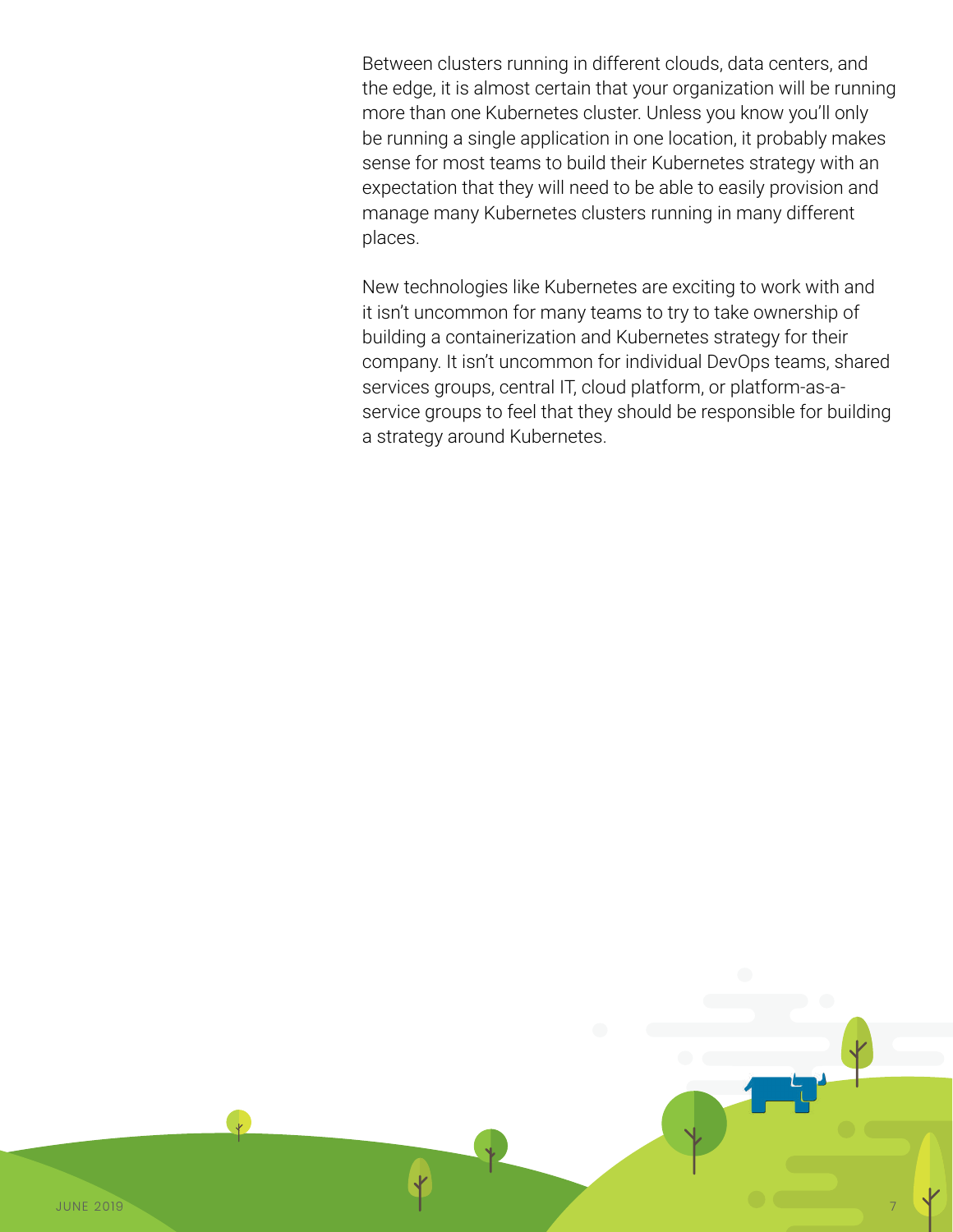### Who Should Own the Kubernetes Strategy?

As always, there isn't one correct answer for determining the team who should own your strategy. Successful teams often bring together talent from across the organization, and collaborate to determine requirements. Still, investing in a strategy and building a platform means finding budget, so it is definitely most common that one team takes the lead on delivering on the strategy. Two teams we often see leading the container strategy are the shared services team responsible for supporting developers and DevOps and the central IT function responsible for computing platforms.

The shared services team brings key insights on how an organization is modernizing its approach to application development, and the requirements teams have identified for what they need in a Kubernetes platform. They often understand other key systems that have been built for DevOps such as CI/CD tools, development environments, data services, and application monitoring tools. Whether these teams own the strategy or simply contribute to it, they represent at the very least one of the primary consumers of containers in the organization and should be a critical part of developing your organization's strategy.

The central IT team focused on cloud computing and other computing platforms is also a logical team to lead a Kubernetes strategy. These teams have a strong understanding of platform operations, infrastructure, security, multi-tenancy and existing IT investments, and usually have significant experience running critical projects. A project led by the IT platforms team, will definitely benefit from their understanding of the broad requirements of many different teams across a large, complex organization. Still, projects coming out of central IT often suffer from too little engagement with end users and too much influence from existing technology vendors. These teams often have very little experience with the latest application architectures and benefit enormously from working closely with teams leading innovation around application development.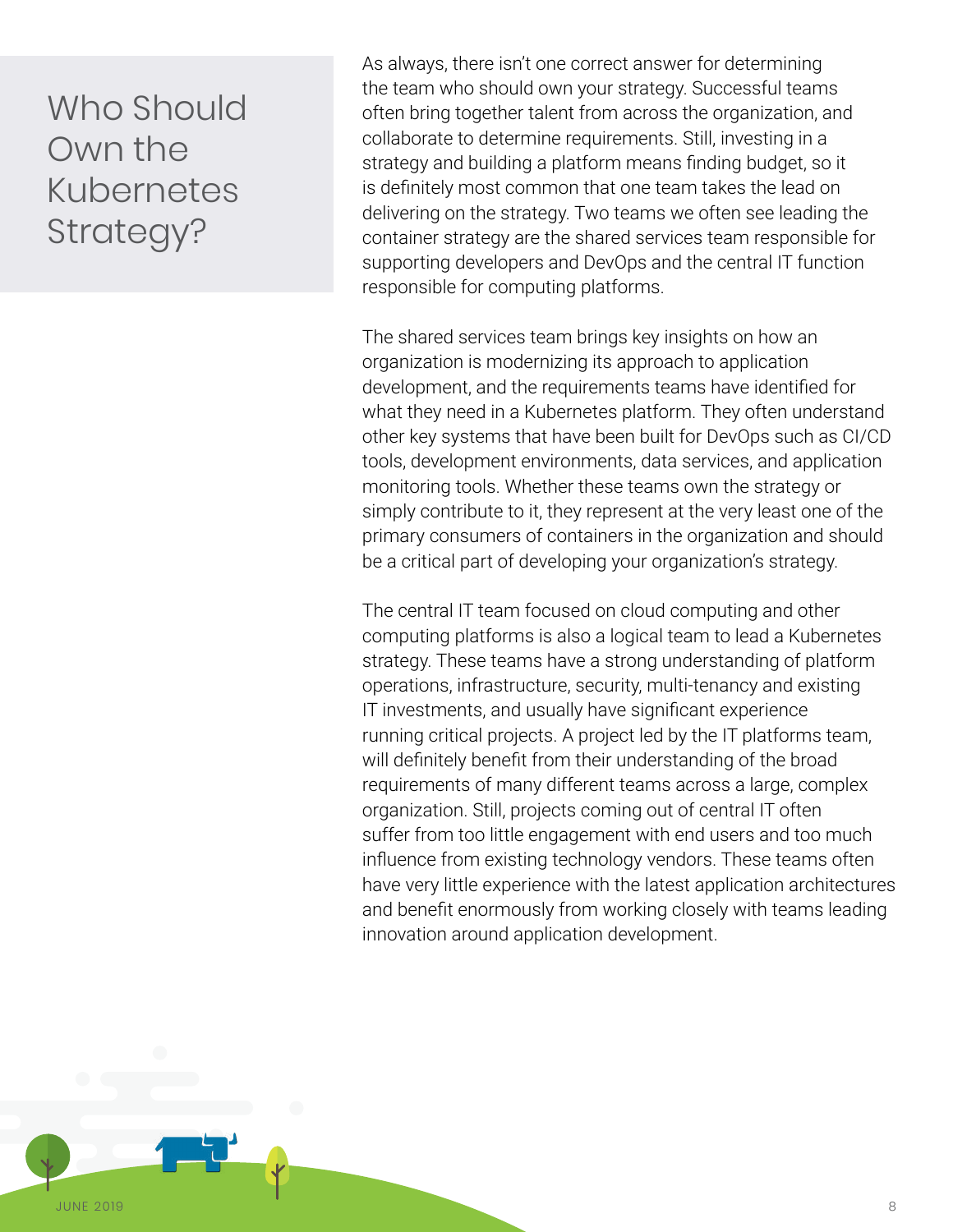#### Centralized vs Decentralized Kubernetes Management

Regardless of who drives the strategy, one of the key questions that will emerge is around how much standardization is possible without impacting the innovation benefit that is a central goal of the IT platform. Many teams will have experienced projects around OpenStack and Platform-as-a-Service that struggled to get adoption because users were not able to get enough flexibility to deploy the next generation applications they were building. With Kubernetes, there is enough flexibility in the platform and the ecosystem to satisfy any team. Exposing that flexibility is critical to delivering value. Any strategy that abstracts away Kubernetes, will probably face resistance from your most innovative teams. At the same time, the flexibility of Kubernetes and its ecosystem can be a hinderance to some teams looking for a platform to just run standard apps.

One of the most exciting developments in the Kubernetes space in 2019 is the emergence of lightweight abstractions or "MicroPaaS" software. These are projects that run on Kubernetes, but provide frameworks that simplify application management. At Rancher we've developed a MicroPaaS called Rio (http://rio.io) that incorporates Kubernetes, Prometheus, Knative, and Istio to deliver a simple, integrated experience that helps teams quickly jump into Kubernetes and realize a ton of value. Google Run (https://cloud.google.com/run/) is another example of this approach to running containers that abstracts away some of the complexity of Kubernetes. These approaches take lessons from the serverless space, allowing containers to scale to zero for example, and provide simple declarative languages to build, connect, scale, and monitor services. For teams using CI/CD and stateless applications, they can deliver a powerful experience without requiring teams to develop a deep understanding of all the underlying technology.

As you build your Kubernetes strategy, consider blending the best of a decentralized approach with enough controls and management to ensure compliance and remove repetitive tasks. Try to centralize and automate common tasks such as Kubernetes cluster lifecycle management, RBAC policies, infrastructure management, and other "day two" operations. At the same time, leave teams with lots of options for where they can get access to Kubernetes clusters, and whether they can use a shared cluster or a dedicated cluster. You should focus primarily on maintaining visibility into all of the clusters that are provisioned, not necessarily forcing teams to utilize a set of pre-approved clusters in a specified way.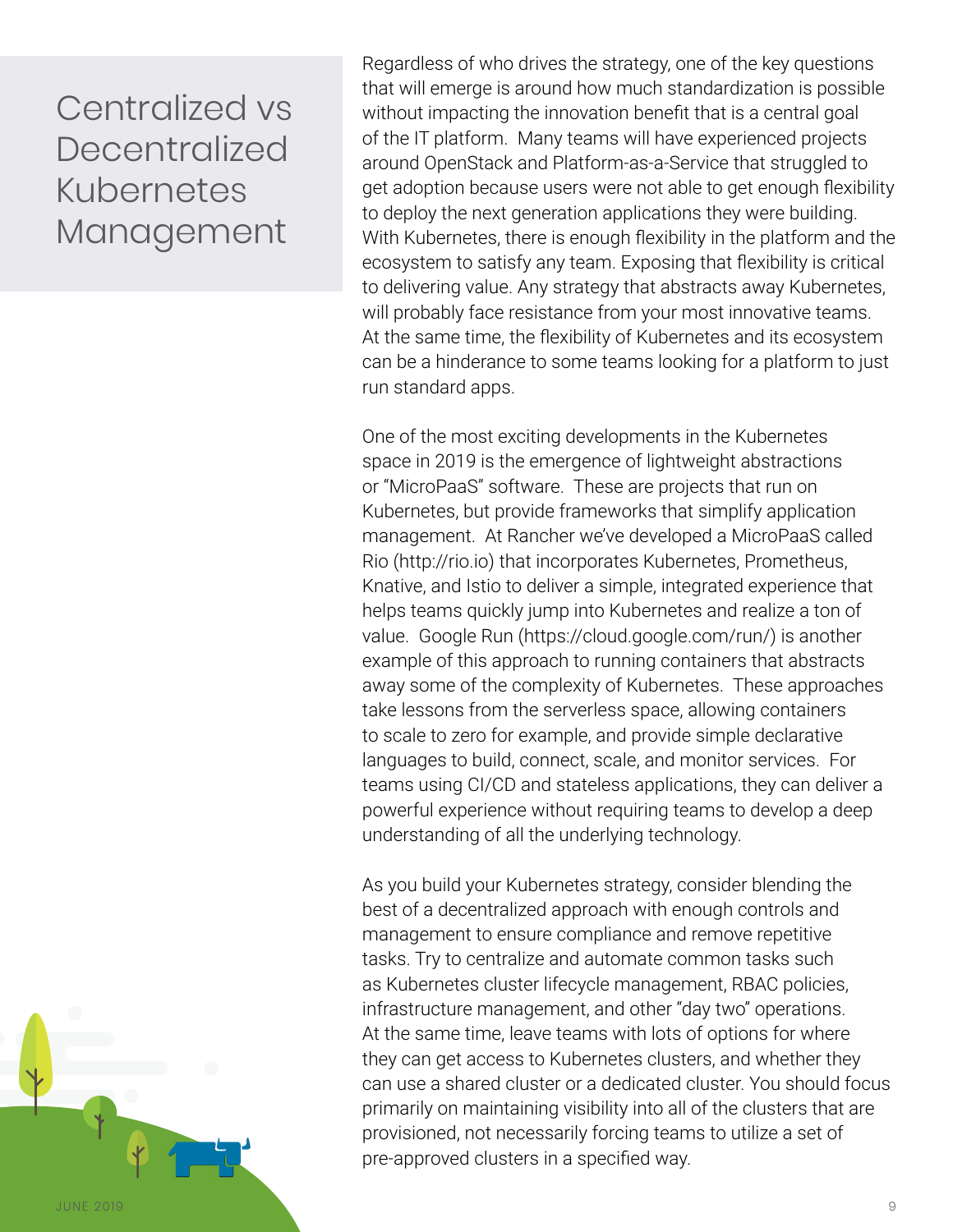Containerization and Kubernetes Will Disrupt Some of Your Other Plans

If your organization has decided that expanded adoption of Kubernetes and containers will accelerate innovation and is critical to your IT strategy, it's important to consider how it will impact other projects that are already happening. Below, we'll look at a few common projects that might be impacted by Kubernetes. This is by no means an exhaustive list. Be sure to consider your own organization's existing projects and how your container strategy might augment or impact them.

#### Our Organization is Heavily Investing in Cloud Computing

For organizations that are focusing on a "cloud-first" IT strategy, Kubernetes adoption will almost certainly be part of a larger cloud strategy. Every large cloud provider offers hosted Kubernetes clusters, and often other types of container-oriented services such as registries, monitoring, CI/CD, and platform services. A key question for these organizations is whether they should build a strategy for Kubernetes independent of the cloud computing strategy. If an organization has chosen to commit to one cloud provider, it is likely they will defer to their cloud provider's strategy around containers. For example, if an organization runs or plans to run most of their critical applications in Azure, it would make a lot of sense for them to have a deep familiarity with the different containerization services in Azure. Obviously, they may find that these services don't meet their needs for some reason, but even if they implement their own Kubernetes in Azure, they will want to implement it in a way that takes advantage of other Azure services.

On the other hand, if an organization has decided to focus on multi-cloud as a strategic initiative it is likely that they will see Kubernetes as an opportunity to unify how they interact with all of their cloud providers. There are two competing theories for the best way to build a multi-cloud strategy on Kubernetes:

The first suggests that you should use the cloud providers only for core infrastructure provisioning, and build a consistent platform based on Kubernetes on top of this infrastructure. With this approach, teams would develop a consistent implementation of Kubernetes and any of its dependent services, and then build a common platform on top of the cloud infrastructure. This approach is aimed at minimizing cloud lock-in, and achieving broad application portability.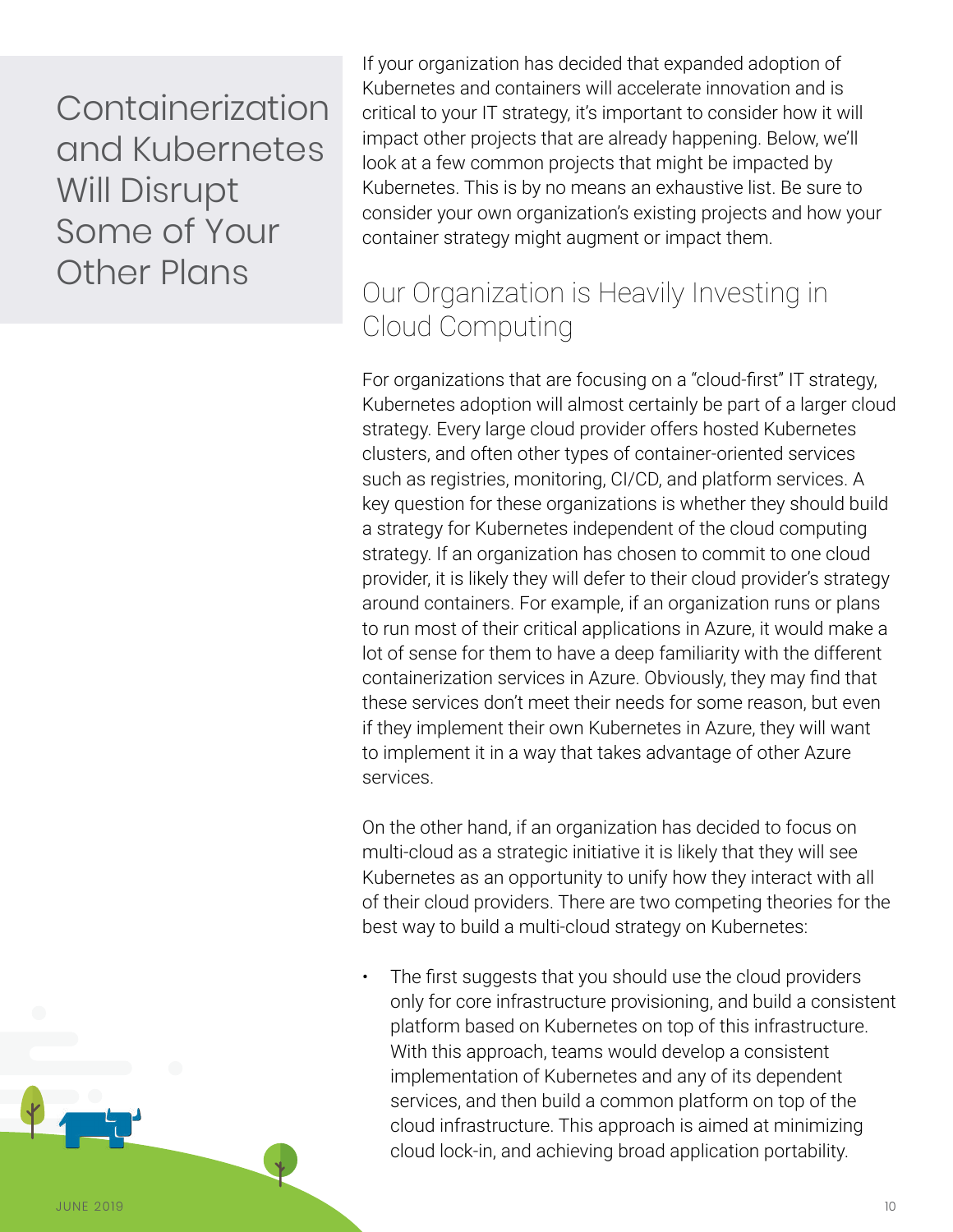These teams will try not to utilize any of the proprietary services that different cloud providers offer, instead opting for open source, or multi-cloud solutions. The large platform software companies, often recommend this approach, suggesting that using their PaaS platforms across different clouds can alleviate cloud lock-in.

The second approach suggests that teams standardize policy and management around Kubernetes, but assume that wherever they run Kubernetes, their developers will probably want to utilize other services that might be unique to that computing environment. This approach suggests that if you are running Kubernetes in AWS, you shouldn't hesitate to use other services that might be unique to AWS. These teams worry less about lock-in and more about giving application teams the flexibility to use the native capabilities of different platforms. With this approach, the focus needs to be on providing common management and tooling around different implementations of Kubernetes.

#### We Are Investing in Hyper-Converged Infrastructure as Part of a Data Center Upgrade

For teams that are building new datacenter capacity using hyper-converged infrastructure, Kubernetes will almost certainly be a workload on these platforms. Deploying and operating Kubernetes on hyper-converged infrastructure isn't any more complicated that running it anywhere else. However, you may find that the hyper-converged infrastructure provider offers a Kubernetes implementation as part of their platform. With these services, integrating them into a larger Kubernetes strategy could offer additional value. Alternately, because most hyper-converged infrastructure platforms offer APIs for provisioning of hosts or VMs, it might make sense to incorporate the control plane into your Kubernetes management layer, to enable auto-scaling of infrastructure as cluster sizes go up and down. Storage is another area where integrating with hyper-converged infrastructure can add a lot of value. Many of these platforms have Kubernetes drivers that simplify volume creation, and can provide additional value around backup and recovery of stateful workloads running on your Kubernetes platform.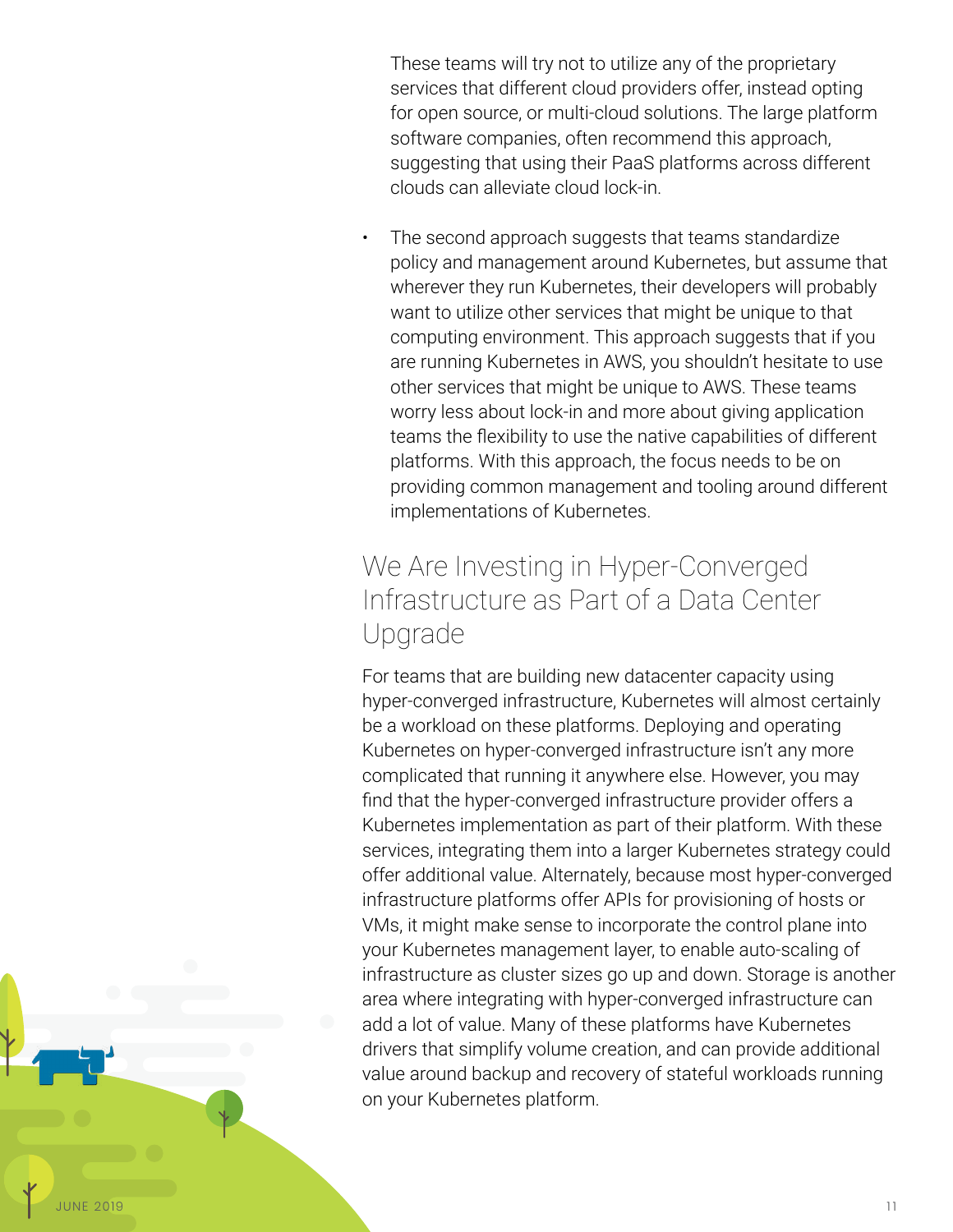#### We Are Trying to Modernize Our Existing Applications to Improve Security and **Stability**

A recent company I was working with shared that they had more than 5,000 existing applications that they were responsible for delivering, and thought containerization and Kubernetes might be a good solution for improving how they manage these applications. If you are building a Kubernetes strategy, at some point, you will need to decide how your strategy applies to existing, legacy workloads. If you are like me, this is when you get really nervous. Most of these applications are stateful, with loads of complex dependencies and hard coded connections to other services. They don't look like the cloud-native applications that Kubernetes was built for, and yet it is certainly possible to containerize them and run them on a Kubernetes cluster. I typically recommend that teams postpone diving too deeply into legacy applications until they have already been using Kubernetes for new workloads.

As your familiarity with Kubernetes expands and your team is able to manage multiple production clusters running stateless, cloud-native applications, don't be afraid to start looking at running legacy applications in containers. An entire paper could be written on best-practices for migrating legacy applications to Kubernetes, but at this point, I'll just say that it almost always makes sense to run these applications in dedicated clusters with different approaches to infrastructure management. These applications are architected with an expectation of stability and infrequent failure scenarios. You can mimic that in Kubernetes and still get a lot of the other benefits Kubernetes offers, such as security, support of the latest operating systems, automation, and great monitoring and visibility.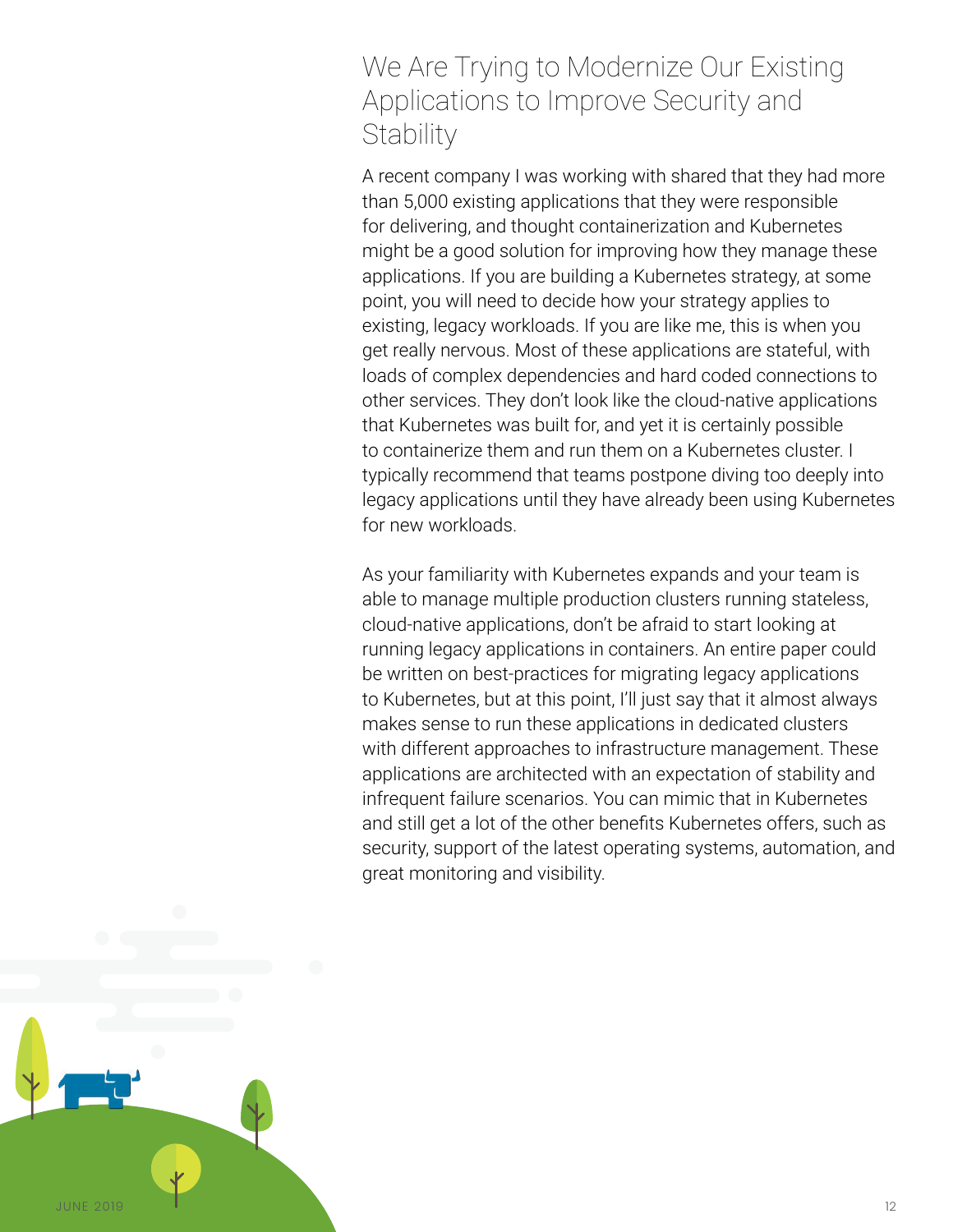#### We Need to Cut Our Infrastructure/Cloud Spending

If your organization is actively trying to cut costs, the potential of using Kubernetes to improve density can be pretty appealing. Kubernetes clusters offer multi-tenancy and it isn't unreasonable to expect that you can get more bang for your infrastructure spend using containers and better resource scheduling.

However, I would caution you against orienting too much of your business case for containerization toward cost savings. Most organizations will take years to migrate a significant portion of their existing application footprint to containers and Kubernetes.

Most of this time will be spent figuring out the right strategy for each application, specifically whether to replace, rearchitect, or just migrate it. Kubernetes certainly can help you get great infrastructure utilization, but it will take time, and the strategy you are developing now is more likely to impact your organization by enabling rapid innovation than by cutting infrastructure spend.

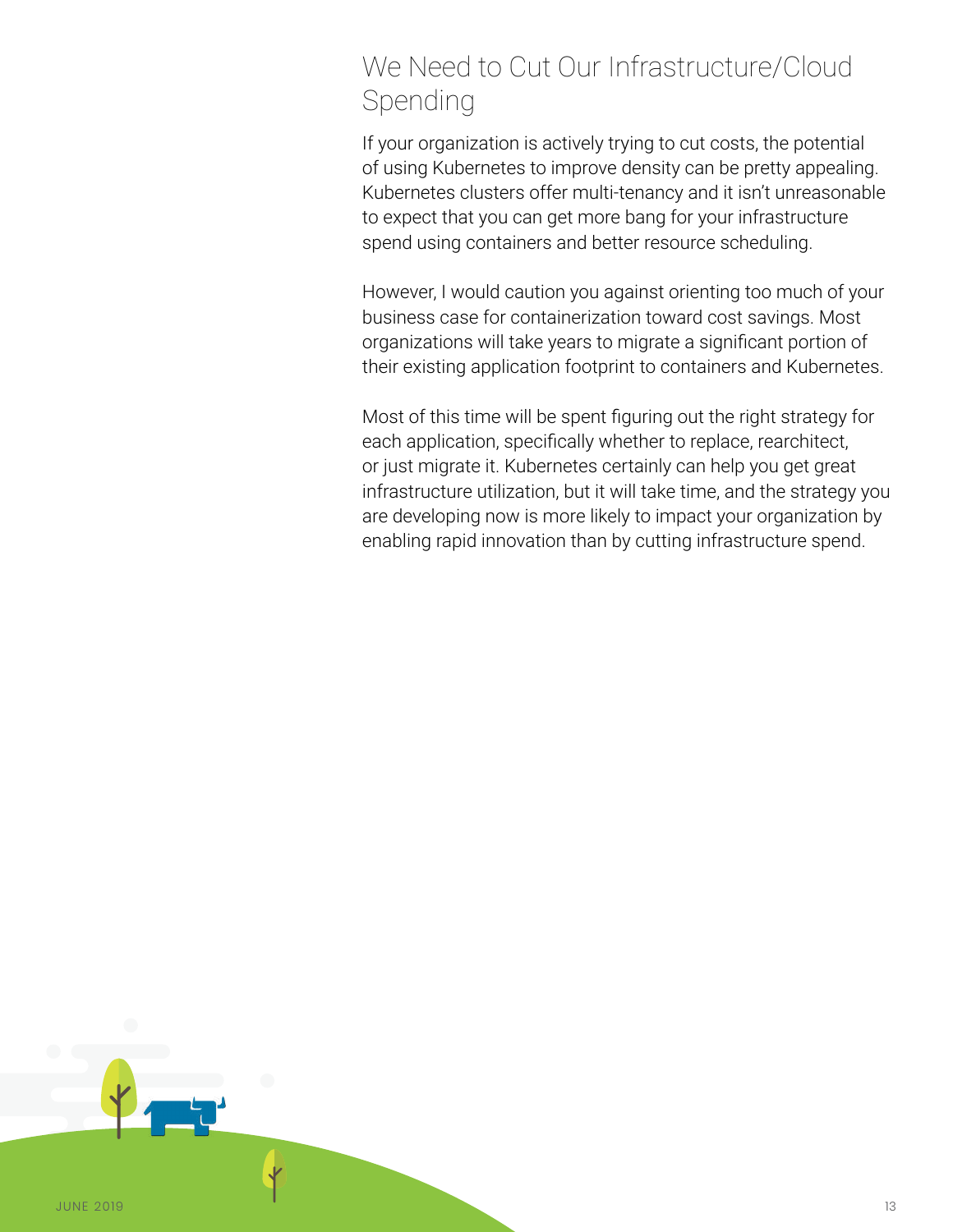Preparing Your Teams for **Broader** Kubernetes Adoption

A critical part of any Kubernetes strategy is determining how you'll train your teams to leverage Kubernetes. As we said earlier, if you find that your organization already has some staff members with expertise in containers or Kubernetes, consider how you can incorporate them into your initiative. This doesn't mean necessarily pulling them off their existing work, but perhaps they can work as part of the team setting requirements, evaluating tools, or developing policies.

Regardless of the level of skills your team has, you'll almost certainly have team members who need to be trained on either using Kubernetes or administering it. Luckily, there is no shortage of Kubernetes training providers and online courses. The best ones are oriented around two key certifications available from the CNCF for Kubernetes. The Certified Kubernetes Administrator (CKA) [\(https://www.cncf.io/certification/cka/](https://www.cncf.io/certification/cka/)) program is focused on individuals who will be managing Kubernetes clusters, and the Certified Kubernetes Application Developer (CKAD) (https://www. cncf.io/certification/ckad/) helps teams understand how to build and run applications on Kubernetes.

As you build your core team of early Kubernetes admins and users, consider setting a goal to train and certify as many members of your team as possible. The tests are quite rigorous and will ensure you build strong internal knowledge about using containers and Kubernetes. Once you have some initial expertise, you may want to wait to do further training until you're out of the design phase of your strategy and are beginning to onboard more teams onto the specific implementations of Kubernetes your organization is adopting.

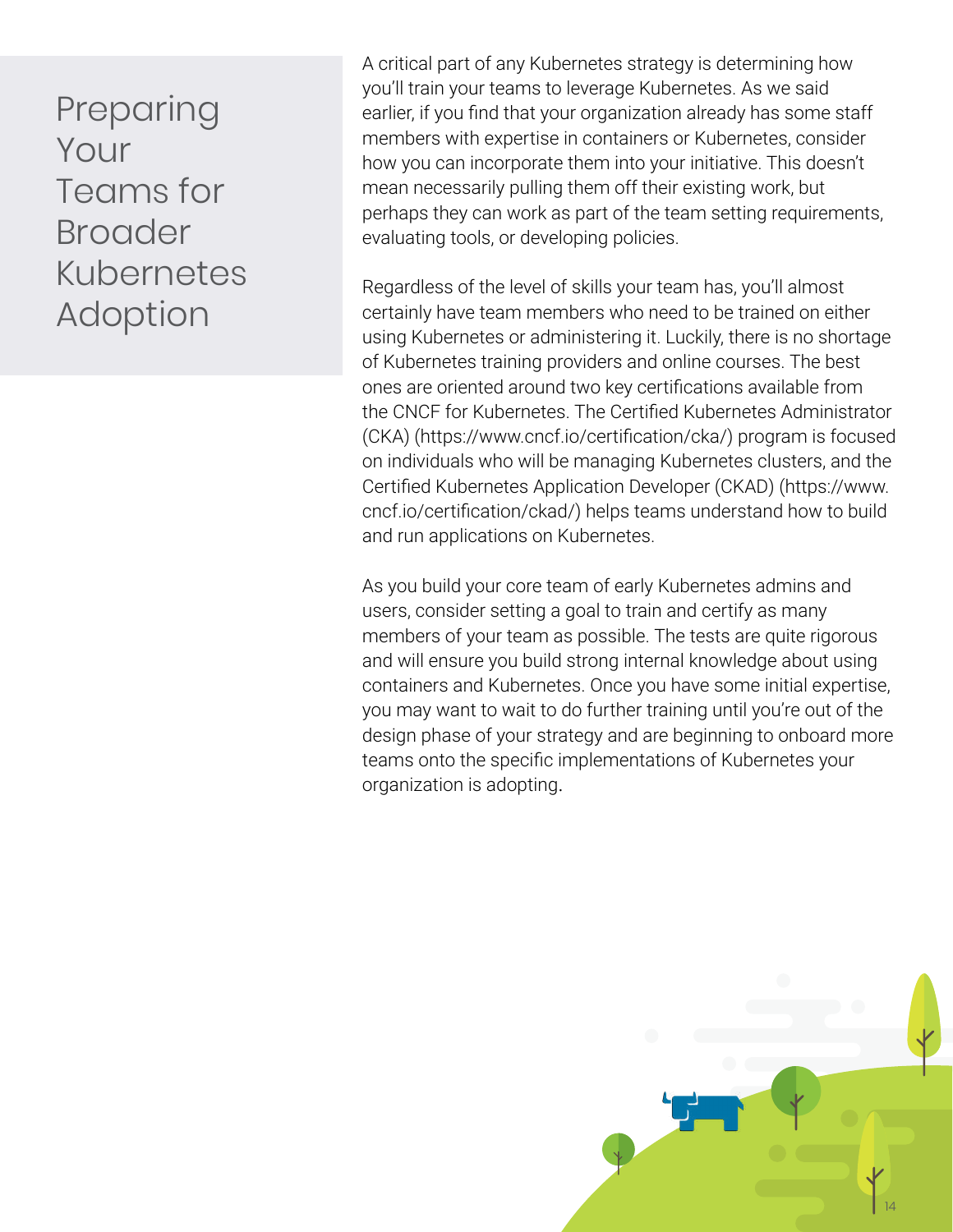Evaluating **Container** Management Platforms and Delivering Kubernetes as-a-Service

Up to this point, we have talked about building an enterprise Kubernetes strategy based on understanding how your DevOps teams will be using Kubernetes over the next few years and orienting your platform to support these teams. We have talked about the importance of maintaining flexibility while still providing centralized controls and management. It is at this point, that teams begin to look into technical options for managing containers across the organization.

Analyst firms like Gartner and Forrester describe this class of software as a Container Management Platform (CMP). It is used to describe tools like RedHat OpenShift, Docker Enterprise, and Rancher that provide a platform to manage an organization's containers. In this document, I won't try to compare these different offerings, but I do want to highlight some capabilities you should be considering when determining how they can help you implement your Kubernetes strategy.

#### Kubernetes Distribution, Cluster Provisioning and Lifecycle Management

Most products in this space will include a standard Kubernetes distribution and should be able to provision a cluster and support your team in upgrading it to the latest version of Kubernetes. Some will also include integrated monitoring, etcd backup and recovery, and infrastructure provisioning and auto-scaling. If you will be using a Kubernetes distribution provided by your CMP vendor, it is important to consider whether that distribution is consistent with upstream Kubernetes or modified in some way that might make it slow to support the latest features being developed in the community.

#### Multi-Cluster Kubernetes Management

If you expect to manage multiple Kubernetes clusters at the time of launch or in the future, it is worth reviewing how a CMP approaches multi-cluster management. Look at how the CMP manages multiple clusters, and whether it can manage different types of clusters including cloud-based Kubernetes services. Does the platform only manage clusters it deploys, or can you import existing clusters that may already exist? Most importantly, what does "management" of these different clusters mean? What type of actions can you take across these different applications?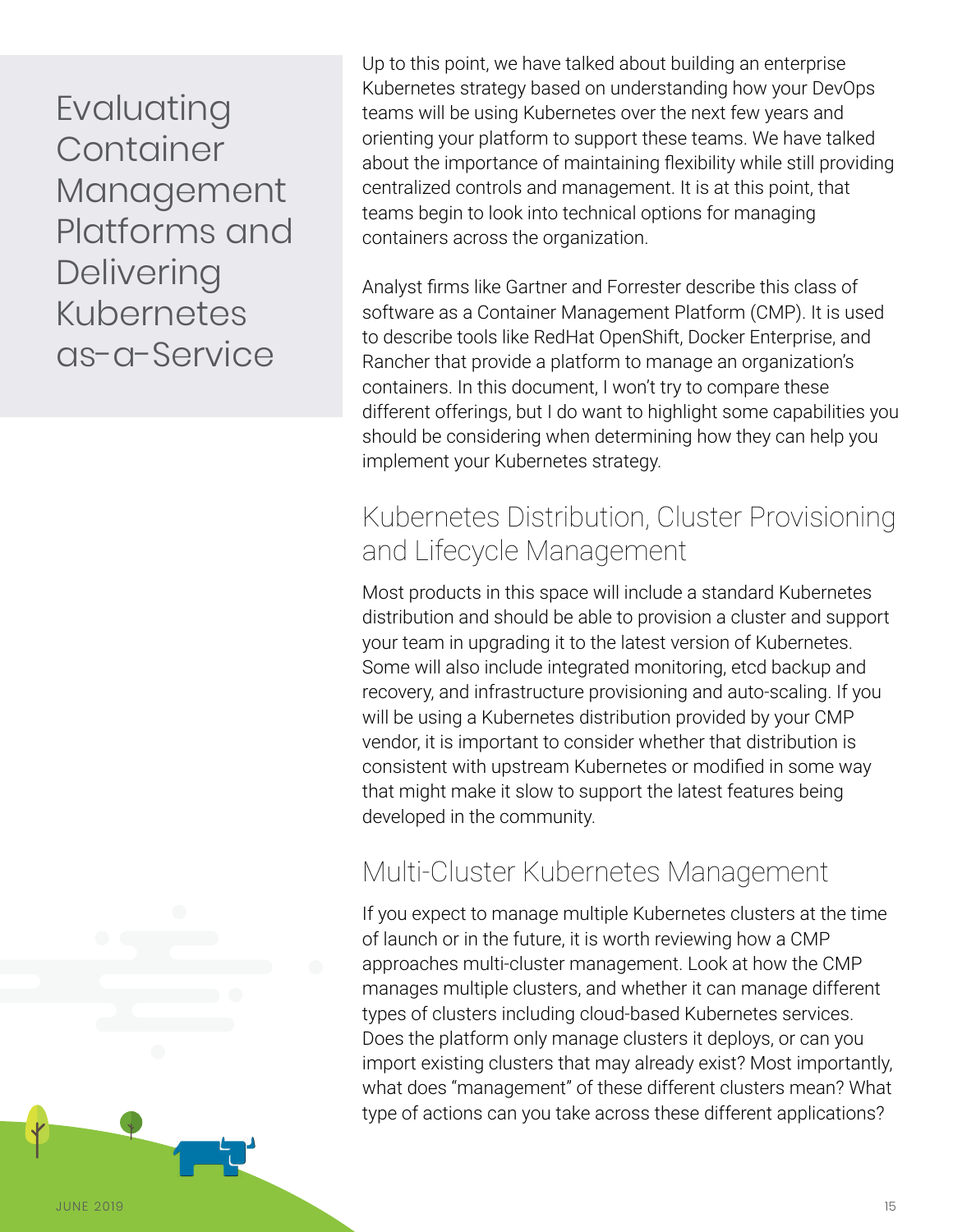Visibility is great, but you will also want to implement policy and controls, automate operations, provide application catalogs, and possibly offer other shared services. If multi-cluster management is key to your strategy, be sure that you understand what it means and how different CMP platforms implement it.

#### User Management and Delegated Administration

The core purpose of any Kubernetes platform is to provide a shared service to your users that makes it easy for them to innovate. Your evaluation of these tools should be oriented toward understanding how you will manage a large number of users, and the experience you can deliver to them. Understanding the user journey starts with defining how users will access Kubernetes. Ensure your platform supports your existing single-sign-on such as LDAP or Microsoft Active Directory. You'll want the ability to authorize both individuals and teams to access specific clusters or name spaces, and the ability to define a wide variety of roles that fit your business requirements.

Once you have ensured your platform supports the necessary access control capabilities, consider what administrative capabilities you can delegate to team leads, cluster owners, and project owners. Does the platform allow you to dedicate resources to specific teams? Can you easily define resource quotas and manage utilization of shared platforms? Can teams collaborate on projects and share application catalogs? However you decide to deliver Kubernetes to these different teams, be sure you are providing direct access to the Kubernetes API and kubectl, as this will ensure they can access all of the features of Kubernetes.

#### Policy Management

Building a central policy management layer is how you can ensure compliance and adequate controls across all of your organization's implementations of Kubernetes. Most CMPs will have administrator control planes that allow your teams to define policies and apply them to all of the teams using Kubernetes and all the clusters in the organization.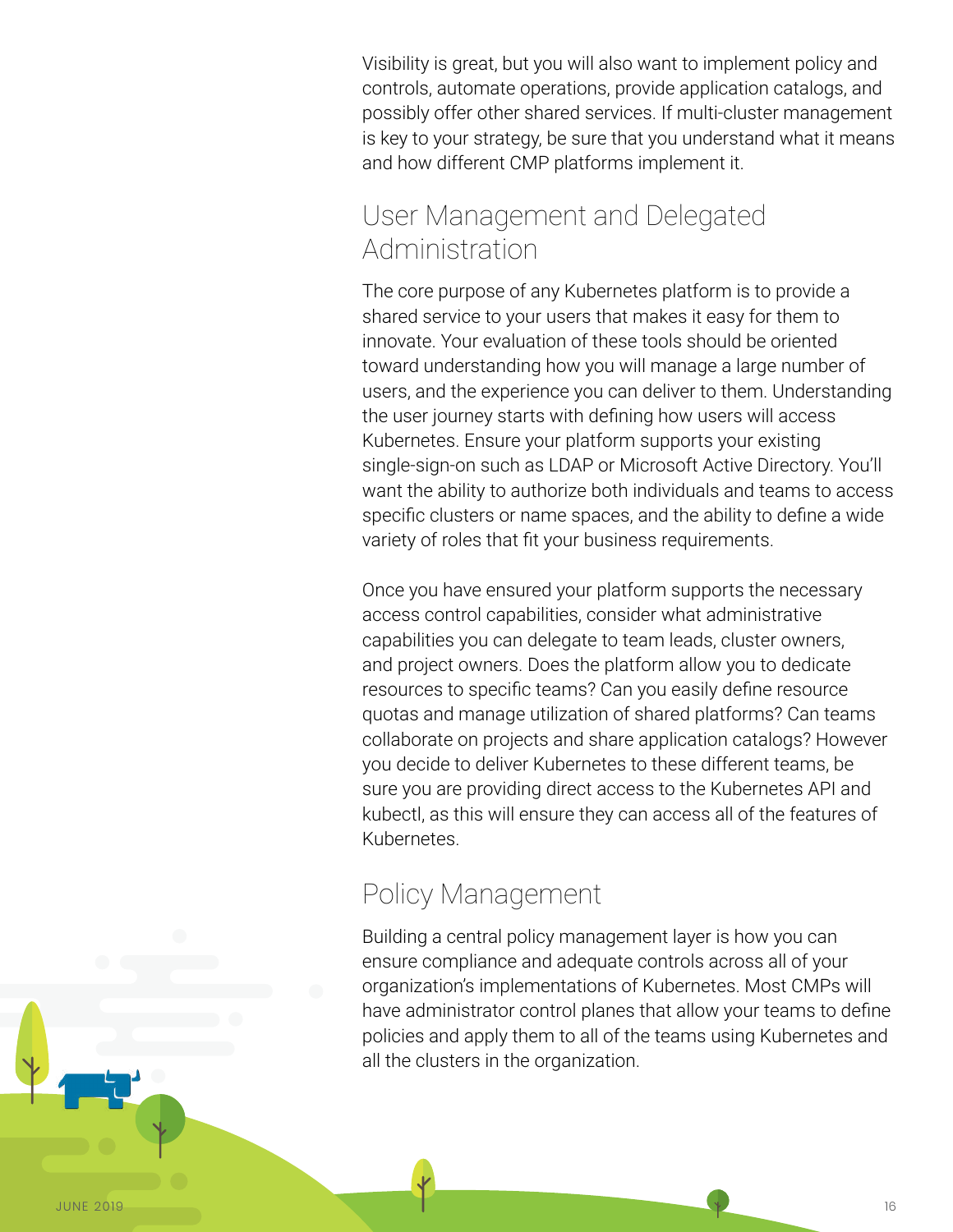For example, the Kubernetes Pod Security Policy is a clusterlevel resource that controls security sensitive aspects of the pod specification. The Pod Security Policy objects define a set of conditions that a pod must run with in order to be accepted into the system, as well as defaults for the related fields. They allow an administrator to control functions such as running of privileged containers, usage of host namespaces and usage of host networking and ports, to name a few. Policy management can also address container image scanning, cluster configuration, and even application deployment. For instance, if your organization decides to implement a container security product like Twistlock, Aqua, or NeuVector, policy management should allow you to ensure that these applications are automatically installed on any new or imported Kubernetes cluster.

#### User Experience and the Entire Cloud Native **Stack**

Kubernetes is a powerful engine, with a rich ecosystem of tools around it. Most CMP platforms will provide a full user experience around Kubernetes that incorporates ecosystem tools and delivers a user interface to simplify workload management. As you evaluate these platforms, consider how they have approached integrating adjacent technologies, such as the container engine, overlay networking, automation tooling, container registries, service mesh, monitoring, logging, CI/CD, and application catalogs. Are these tools tightly or loosely coupled with the platform, and how does that impact the flexibility your teams will have to implement new approaches as they develop?

One of the biggest risks of a CMP is that it puts too much emphasis on integrated solutions and ease of use, and ends up limiting flexibility. Kubernetes is very well architected for plug-andplay integration with most of its ecosystem, be sure not to lose that flexibility. For example, if a platform offers an integrated CI/ CD, make sure that your teams that already have CI/CD tooling can easily connect their existing process to it as well.

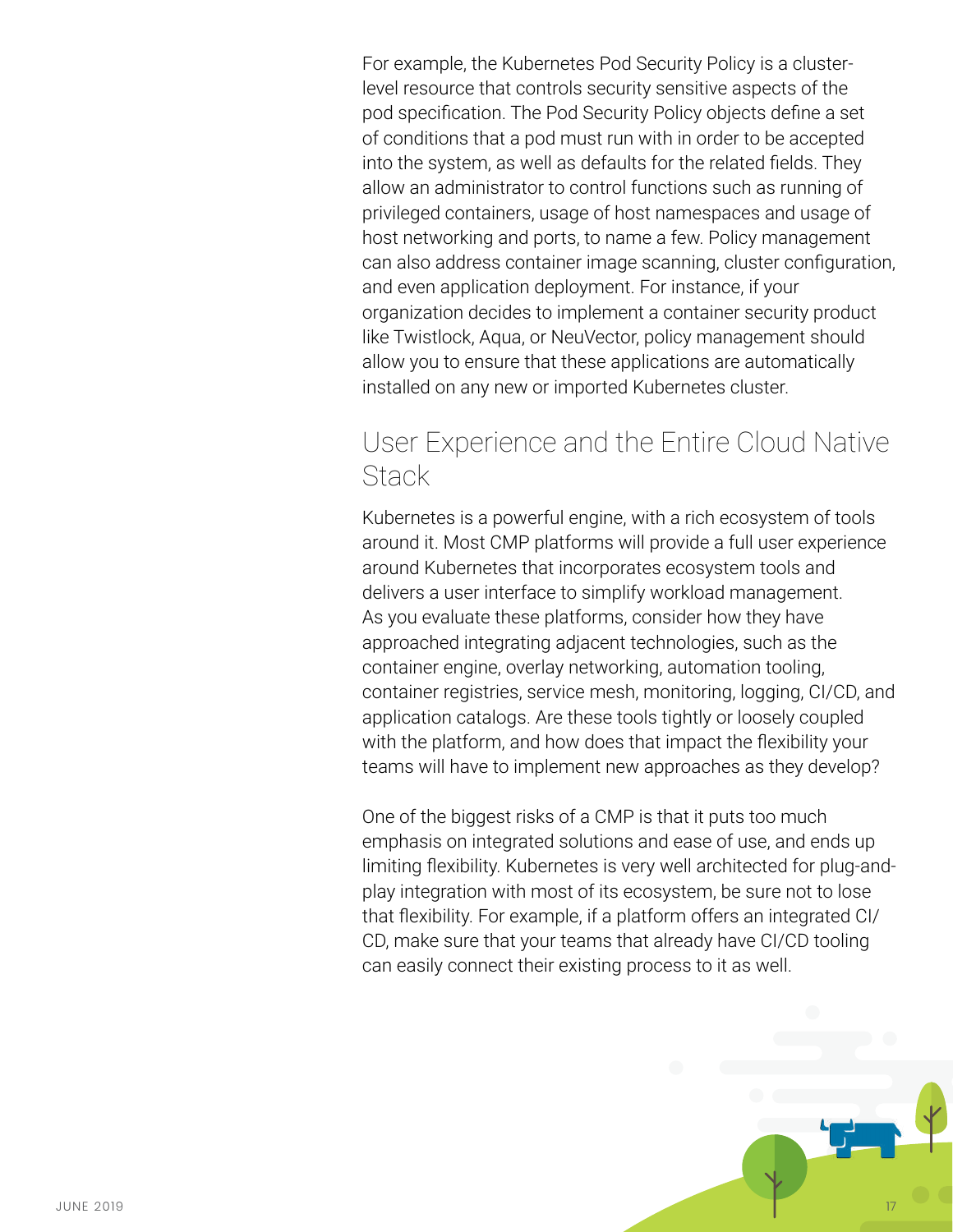CMP software should address the entire cloud native stack, either through embedded capabilities or third party integrations



#### Kubernetes Security and Audit

As you consider CMP tools, it is critical that you collaborate with your security experts and ensure the tools will support your broader security requirements. Most CMP offerings address security and auditing at a global level, and can provide you with a good understanding of their approach. At the platform level, some of the most important capabilities to consider include role-based access control, centralized security policies, container image scanning, and the ability to quickly patch Kubernetes and the container runtime (Docker, ContainerD or Cri-o). Some platforms will go so far as to evaluate your clusters against CIS (Center for Internet Security) benchmarks for Kubernetes Security [\(https://](https://www.cisecurity.org/benchmark/kubernetes/) [www.cisecurity.org/benchmark/kubernetes/\)](https://www.cisecurity.org/benchmark/kubernetes/).

In addition to the platform level security, there is a rich ecosystem of organizations that focus on container security specifically, such as Aqua Security, Twistlock, StackRox, and NeuVector. These tools provide different security capabilities on top of the capabilities of Kubernetes or a CMP and are worth evaluating as part of your broader implementation of Kubernetes.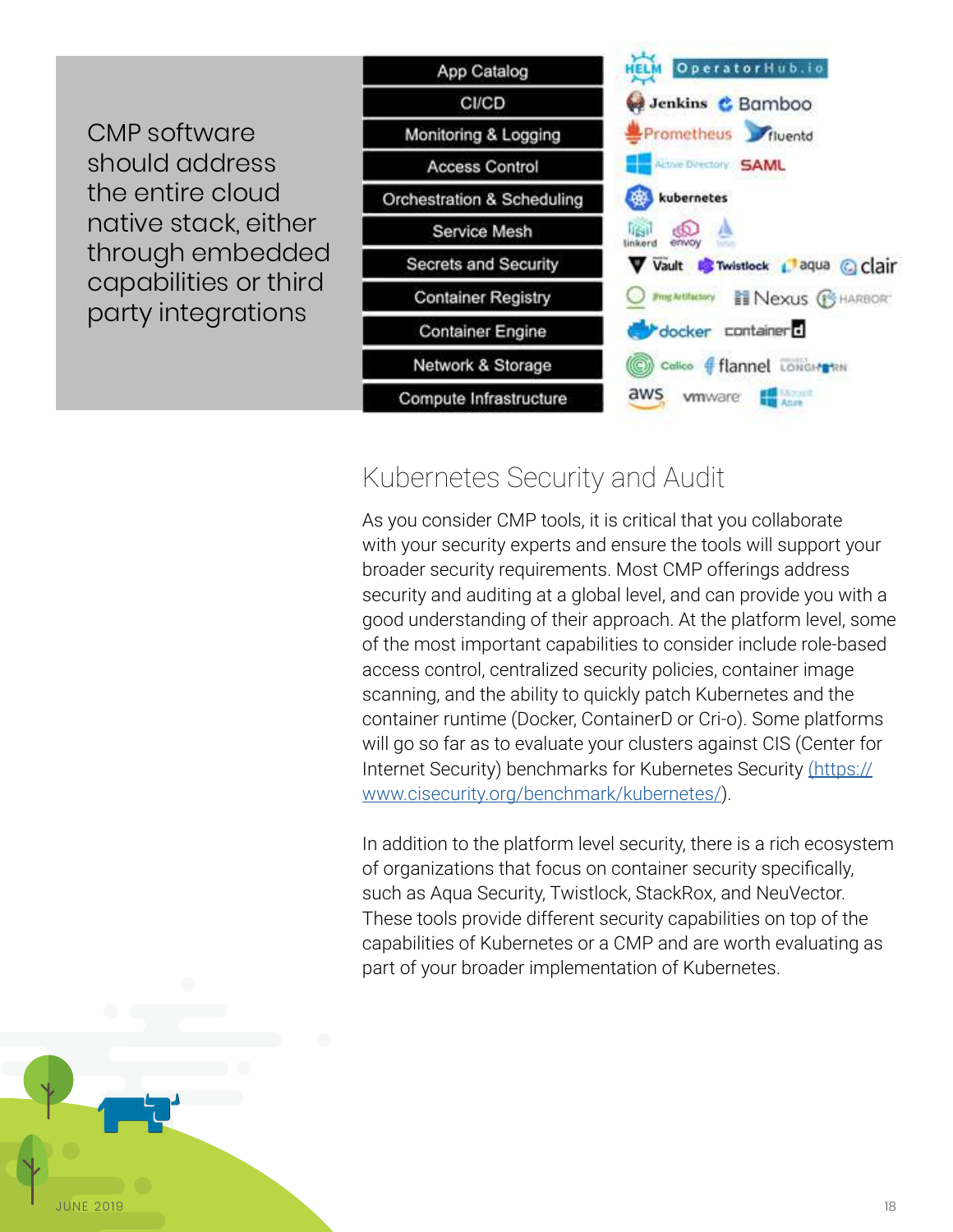#### Open Source, SaaS, and Support

If you decide to roll out a CMP, one of the key decisions you'll have to make is how to operate the platform. Most CMP tools today are delivered as software, and many, such as Rancher, Mesosphere DC/OS, and OpenShift are available for free as open source software. Because of this, it should be easy for your team to deploy and evaluate multiple technologies in this space. All of the open source tools offer some option to get enterprise-grade support. As you're looking at these options, consider whether that support requires you to move from the open-source version to an "enterprise edition" that may add features, but can also make it difficult later to move back to the open source version if you don't want to pay any more. When you're evaluating the support offered by these CMP tools, consider how much of the stack is supported. Are you getting support for Kubernetes, what about the container runtime, service mesh, networking implementation, and other cloud native stack components, such as Istio, Prometheus, and Helm? Does the vendor provide root-cause analysis across all of these elements of the stack?

If you don't want to operate one of these platforms yourself, some vendors offer cloud-based or managed versions of these CMPs. If you decide to move to a hosted CMP, consider how much flexibility you'll have in the future to move off of it as your needs change. Is it a shared implementation of the CMP, or is it dedicated to your organization? You're going to build lots of policies, templates, best practices, and integrations with a CMP, so make sure that there is some way for you to extract that logic and move it to a different platform if your requirements change in the future.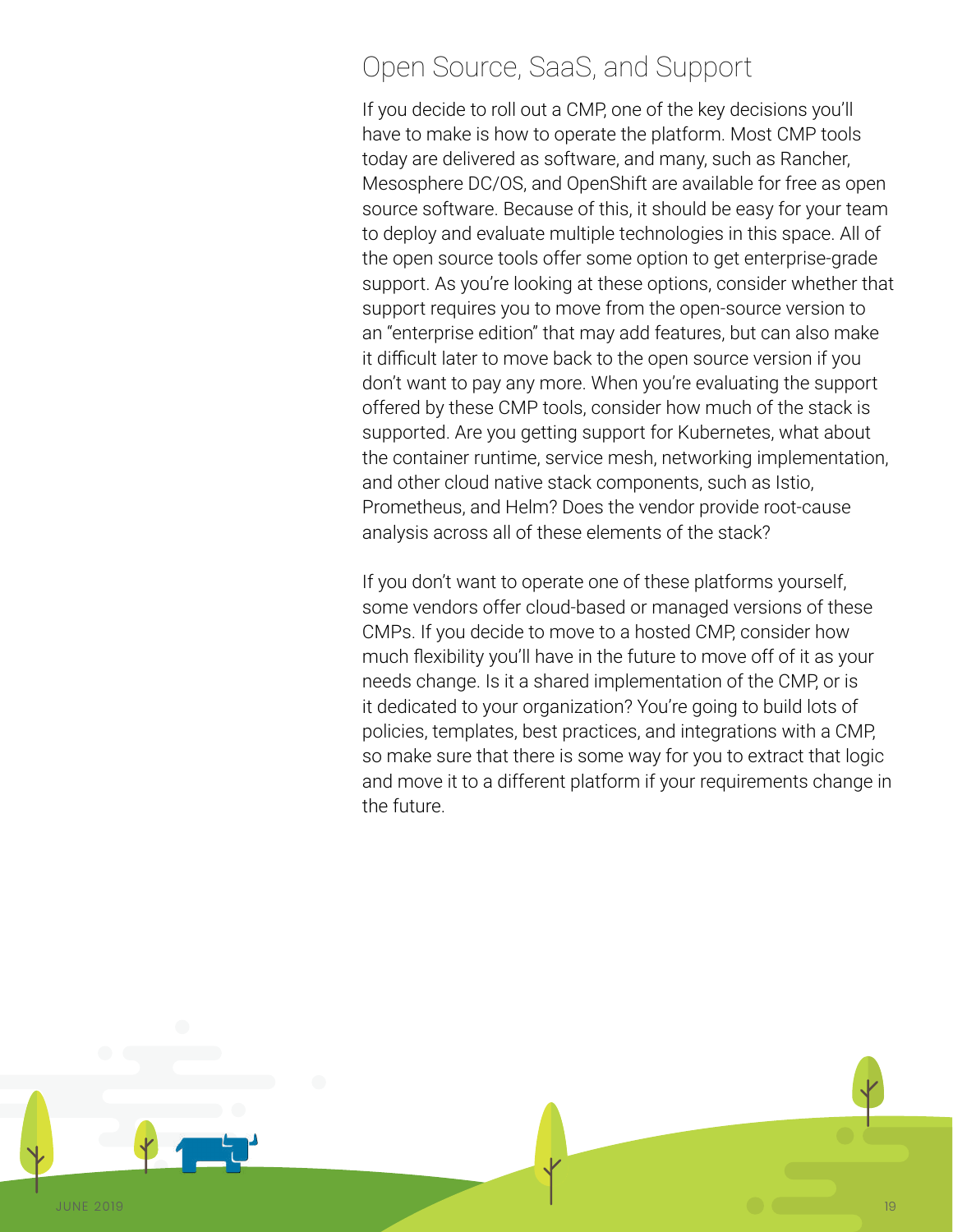### A Few Final **Thoughts**

Adopting a new technology across a large organization is never easy. As technologists, we get excited when new approaches emerge that have the potential to create new, amazing experiences for our customers. Many of us who have been working in technology for the last 20 years, see Kubernetes and containerization as the third phase in a process that started with the emergence of visualization and expanded with cloud computing. As you build an enterprise containerization strategy, be sure to learn from your organizations past successes and failures in adopting these other technologies. If you have team members who were instrumental in rolling out VMware or AWS in your organization, incorporate them into this project and see what insights they can provide that are specific to your organization.

We talked earlier about how to determine who should lead any enterprise-wide strategy around containers. As you develop and implement your Kubernetes strategy, pay special attention to the teams who are already running apps on Kubernetes. Each of these teams should be represented on your strategy team and should be validating that your approach to managing Kubernetes will not introduce constraints that would keep them from adopting it. Focusing on the early adopters will help you avoid over-simplification and delivering a platform that deviates from mainstream Kubernetes adoption.

As you set off on this journey, pay special attention to learning from other organizations who are adopting Kubernetes. Every year, the presentations from KubeCon are recorded and posted to YouTube. You can find a wealth of real-world advice from teams who have gone through rolling out Kubernetes at either a project or company-wide level. The best of these presentations will focus on not just how a company is using Kubernetes, but also on the challenges they ran into while adopting it, and the impact it has had on their business.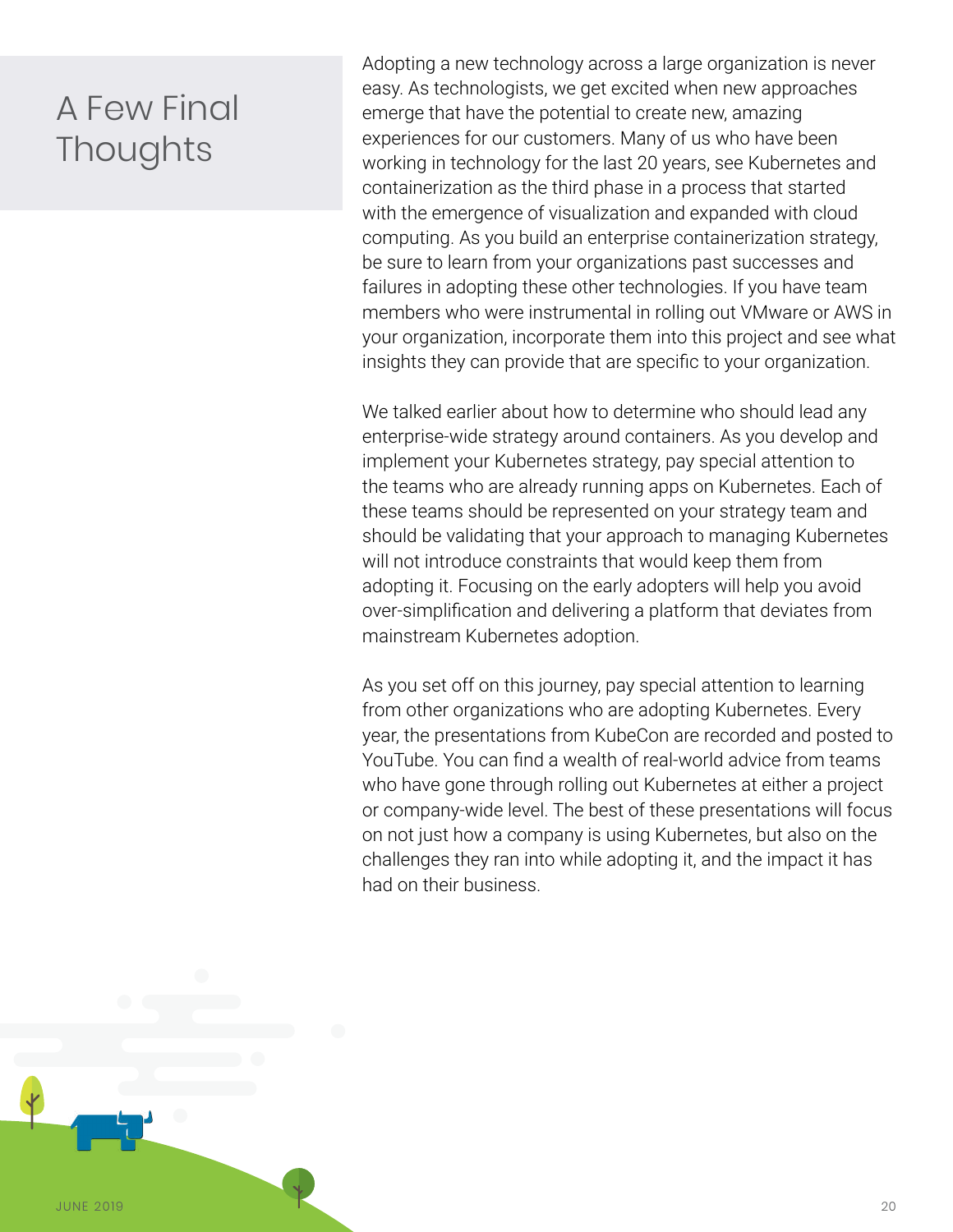## Appendix A - Case Study

How Life Sciences Leader Illumina Implemented an Enterprise Kubernetes **Strategy** 

Illumina, a life sciences company and a market leader in genetic sequencing, deployed Rancher with the goal of enabling teams to create containers on any infrastructure while maintaining a strict IT and security policy. The ground-breaking research that comes out of Illumina's offices drives work on disease, drug reaction, agriculture, and much more. The Kubernetes platform deployed with Rancher now supports every facet of that research. At Illumina, massive amounts of data are a critical part of the equation. The company was eager to find ways to move data through a pipeline and perform copious amounts of analytics, while also managing all the administrative tasks that come with running an organization at scale.

#### A Complex Puzzle with Many Parts

One of the biggest complications Illumina faced is having an environment where custom-compiled codebases were not accessible or fully organized for company and employee use. The container implementation was a challenge: in trying to migrate processes to a new container system, the company found that using a container model took quite a bit of research and staff-hours.

Another component was the efficiency of management: 10 people had to support 300 developers and petabytes of data. Illumina leaders focused on trying to enhance automation and create a better environment in which to run all of their applications. The overall architecture had to support containers running on vendor systems like AWS, as well as bare metal on-premises deployments.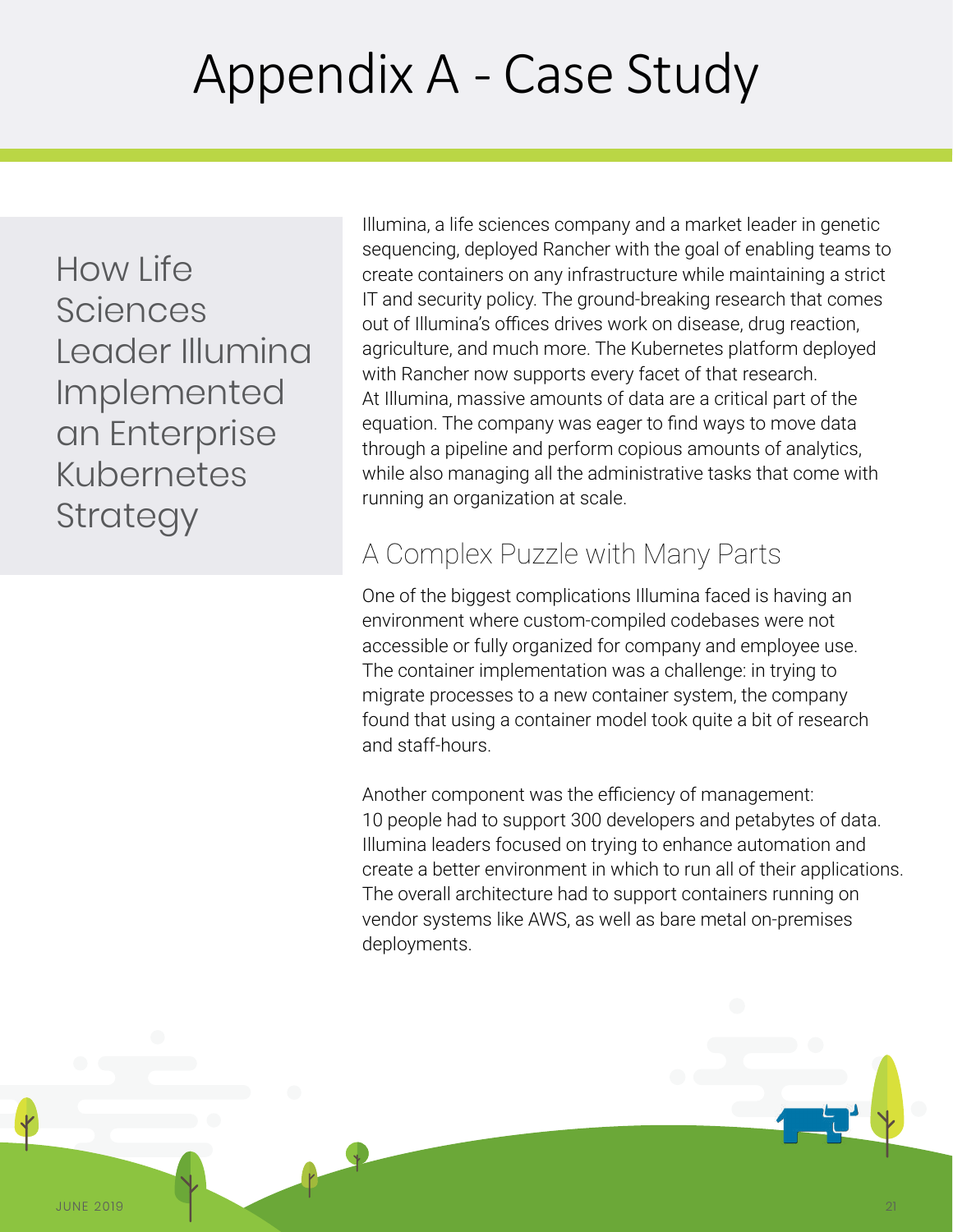#### Connecting All the Pieces with Rancher and Kubernetes

The company chose Rancher as their Kubernetes platform to accelerate their DevOps processes. The team at Illumina worked to build a Rancher-based system that can function in different environments. For example, they used AWS where it made sense, and put other components on internal systems or on-premise hardware for better cost efficiency and control.

Illumina has also been able to use Rancher's functionality to push new goals in deep learning: something that will, in turn, enhance all company operations. Using Kubernetes as the orchestration layer, teams deployed their first two production machine learning environments with Rancher, where managers can schedule against GPUs for maximum efficiency.

The automation department also uses Rancher orchestrated container models to host persistent microservices related to HTML messaging, identity management, and service desk creation.

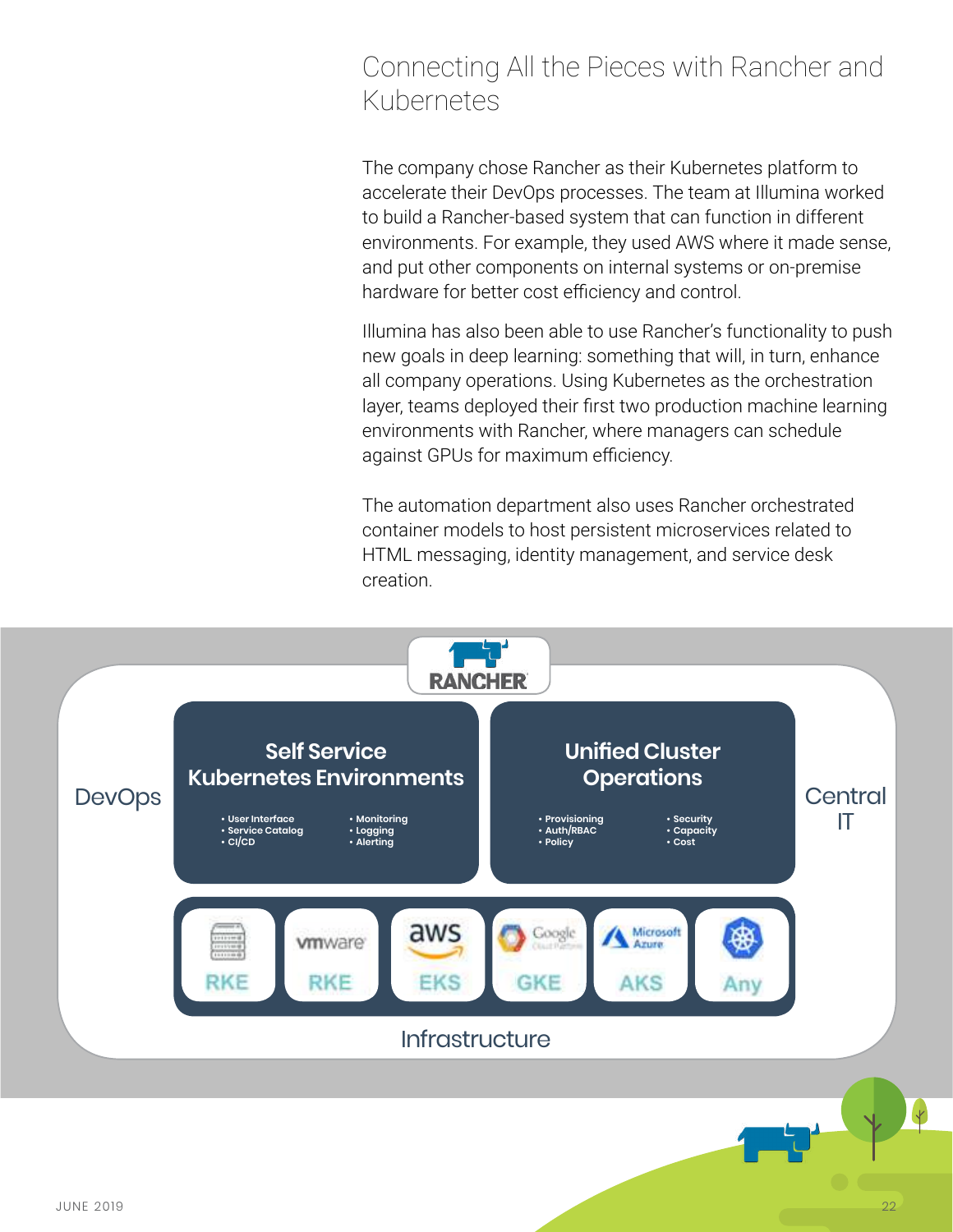#### How Rancher and Kubernetes Can Work for Any **Organization**

As the case study with Illumina demonstrates, Kubernetes can be deployed in almost any environment and is able to cope with the presence of multiple types of hardware and software in the enterprise, differing network technologies, or even competing desires between DevOps and IT teams. However, it only works at peak efficiency when properly managed through an orchestration platform like Rancher.

As a rising standard for cloud container orchestration, Kubernetes is going to be a part of the enterprise strategies of many organizations. The key to building an efficient enterprise Kubernetes strategy is understanding what a Kubernetes service might look like and then building it in a way to capture the unique benefits of both decentralization and centralization at the same time. Kubernetes and orchestration platforms can help you balance these competing models.

You will want the high degree of autonomy offered by decentralization where teams build what they need, optimized for innovation. On the other hand, you also need the benefits associated with centralization too, such as automating common tasks, integrating systems, easy movement between products, and an ironclad focus on consistent security. Kubernetes-asa-Service, also known as Container-as-a-Service or Container Management Platforms, will be an integral part of that strategy.

The focus shifts towards managing a framework around Kubernetes. Many organizations are on this journey in different ways, but not everyone means the same thing when they talk about it. Kubernetes-as-a-Service means that the IT and DevOps teams using Kubernetes are on a common platform, which gives them the configuration and operational capabilities required to run exactly the workloads they need.

At the same time, IT can manage common functions and provide key integrations like active user management and plugins. Plugins offer a flexible way to approve registries and define policies that dictate what is allowed to run in clusters. Using this model, policy and security can be maintained even as developers are given the freedom they need to innovate.